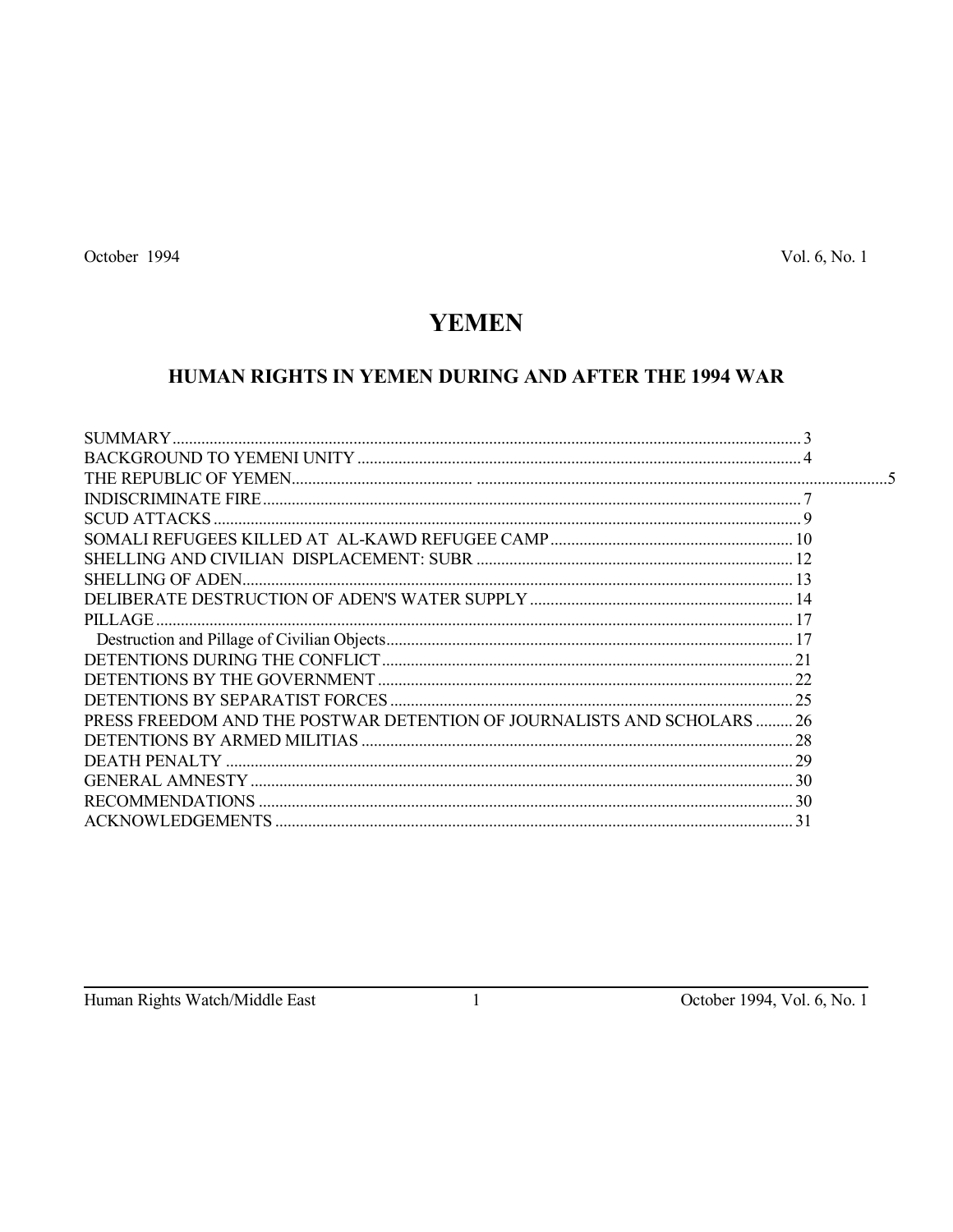## **SUMMARY**

 During seventy days of conventional warfare between the government forces commanded by the Republic of Yemen Council President, General 'Ali 'Abdallah Salih, and the separatist southern army fighting in the name of the Yemeni Socialist Party (YSP), the government army won a military victory over the rebels and presided over the destruction of institutions and property of the former YSP-ruled People's Democratic Republic of Yemen. The terms of national unity between the two Yemens, never fully resolved in either the May 1990 accord or elections in April 1993, were thus settled on the battlefield in favor of Salih's northern-dominated military government.

 Human Rights Watch/Middle East is concerned with both sides' resort to unlawful tactics during the conflict. In particular government forces killed and injured hundreds of civilians by indiscriminately shelling the city of Aden, the attackers deliberately damaged a water pumping station, cutting off Aden's water supply on June 28 and leaving Aden and its suburbs almost entirely without water for weeks. The separatist forces injured and killed civilians by aiming Scud rockets at northern cities, and by indiscriminately attacking government military positions in the immediate vicinity of a Somali refugee camp, injuring and killing scores of refugees.

 Both sides arbitrarily detained people without charges and mistreated hundreds of civilians during the conflict.

 At the end of the fighting, first the separatists and then government forces engaged in and permitted extensive looting and vandalism of Aden; during the war government army attacks on Socialist Party offices in nonconflictive government-held areas were followed by looting and vandalism that was organized or permitted by the authorities. Ironically, the government now looks to the international community for millions of dollars in assistance to repair damage that could have been prevented if a modicum of military discipline had been exercised in this direction.

 Yemen has enjoyed a reputation as one of the more democratic and open countries in the region. Government actions during and in the immediate aftermath of the war signal a departure from human rights norms, as a HRW/Middle East mission to Yemen from July 15-30 observed.

 Although a state of emergency was declared on May 5, 1994, the government's obligations under the International Covenant on Civil and Political Rights (ICCPR) were not suspended because the government failed to take the proper steps under the ICCPR. Yemen violated the civil and political rights of its citizens during the conflict; in particular it detained persons without charges and denied them access to legal counsel and families.

 After the conflict was over and the state of emergency lifted on July 27, 1994, the government continued to detain several hundred people despite a general amnesty applicable to them. Furthermore, it carried out the death penalty on five common criminals, and confirmed that penalty for nine others. Participants in a journalists' seminar after the war ended were arrested and beaten then released. Presses were vandalized during the conflict, making it difficult for the vibrant press to reestablish itself after the war; by October, even the functioning presses were warned by the government not to publish nongovernment newspapers.

 HRW/Middle East calls on the government not to betray Yemen's prior progress towards democratization, and to remedy the serious human rights and humanitarian law violations outlined here.

 A delegation from HRW/Middle East visited Yemen from July 15-31, 1994. The delegation consisted of Sheila Carapico, professor of political science at the University of Richmond and consultant to HRW/Middle East, and Jemera Rone, counsel to HRW.

 All Yemeni officials interviewed by the HRW/Middle East mission, especially Minister of Planning and Development 'Abd al-Karim al-Iriyani, Minister of Interior Yahya al-Mutawakkil, Chief Justice Muhammad Ismail al-Hajji, Deputy Interior Minister 'Abd al-Rahman al-Shahadi, Assistant Deputy Minister of the Interior in Aden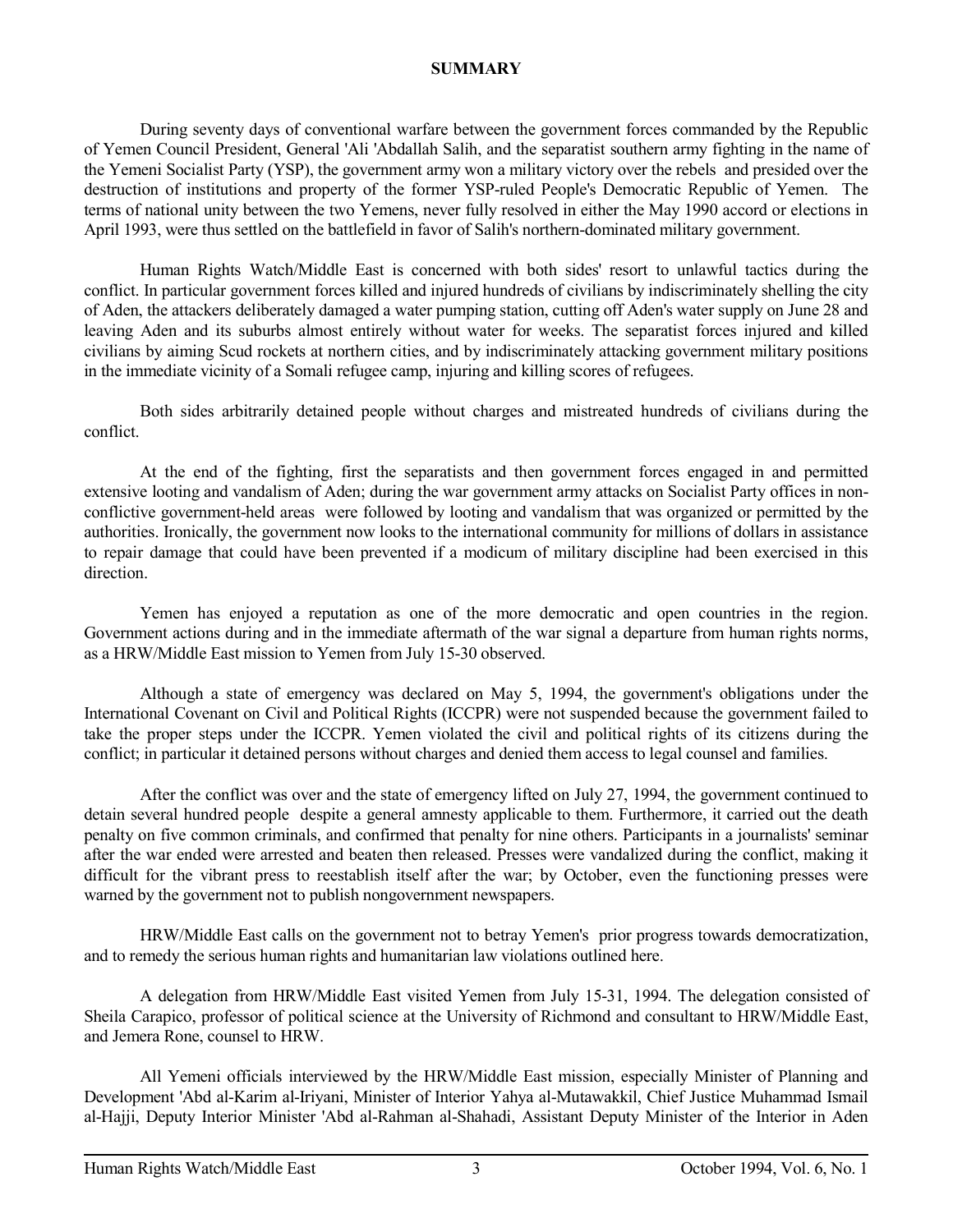Colonel Hussain al-Radhi, Attorney General Muhammad al-Badri, and President of the Sana'a Criminal Court Judge Hamud al-Hitar, expressed their genuine welcome to HRW/Middle East, their willingness to cooperate as fully as possible, and their commitment to meeting internationally accepted standards. Dozens of other Yemenis, including guards, soldiers at checkpoints, and ordinary citizens were also very courteous, although some were fearful of reprisal.

 On August 24, HRW/Middle East sent a letter to the government of Yemen detailing its concerns about human rights in Yemen, to which the government replied.<sup>1</sup>

## **BACKGROUND TO YEMENI UNITY<sup>2</sup>**

 During the Cold War North Yemen, or the Yemen Arab Republic (YAR), and South Yemen, or the People's Democratic Republic of Yemen (PDRY), were as different as west and east. The north leaned toward the West while the PDRY was the closest Soviet ally in the Arab world.

 These differences were the product of two Yemeni revolutions in the 1960's. The north's conservative theocracy was overthrown in 1962 by a group known as the Free Officers who established the YAR. The son of the last ruling *imam* (religious leader) secured refuge in and backing from Saudi Arabia for an ill-fated six-year war against the Egyptian-backed republican officers. In 1970 the YAR produced a constitutional civilian government, but in 1974 a military "corrective movement" suspended the constitution. After two presidential assassinations within a year, then-Lt. Col. 'Ali 'Abdallah Salih came to power in Sana'a on July 17, 1978. He has been in power ever since.

 South Yemen, after 130 years of British rule centered on its capital Aden, embarked on a radical revolution that helped win independence in 1967 and later brought what was to become the Yemeni Socialist Party to power in Aden. Like the north, the south was prone to political repression and violence. In January 1986, after two weeks of fratricidal bloodletting within the YSP, then-president 'Ali Nasir Muhammad was ousted by the faction of the YSP led by 'Ali Salim al-Bayd. 'Ali Nasir and no fewer than 10,000 of his civilian and military supporters fled to the YAR, and their homes and positions were taken over by the victorious wing of the YSP.

 The two Yemens were both different and similar. The YAR remained a deeply religious Islamic society. Two major, heavily armed tribal confederations, Hashid and Bakil, exercised political influence. In contrast, the south, especially Aden city, was relatively more secular, as evidenced by a strong policy in favor of women's rights. In the 1970's, the PDRY nationalized major foreign and domestic enterprises and other property.

 Both economies were primarily agricultural, with farm earnings supplemented by remittances from about a third of each labor force that migrated to Saudi Arabia and the Arab Gulf countries. Both were also heavily dependent on foreign aid -- Saudi Arabia and other Arab countries for the YAR, and the Soviet bloc for the PDRY. In 1984, commercially significant quantities of petroleum were discovered near Marib in the YAR near the PDRY border. In the next few years, further oil and gas finds around Shabwa and Hadramawt, both in the south, promised eventually to replace migrants' remittances as the major source of foreign exchange earnings for both regions.

 As a by-product of the Cold War and a function of internal politics, Sana'a and Aden fought three short wars, in 1972, 1979, and 1988. Each ended in a draw. Salih also fought -- and won in 1982, with the support of northern tribal and political-Islamist elements and Saudi Arabia -- a domestic uprising in the southern YAR led by the National Democratic Front (NDF), a progressive unificationist movement allied to the YSP.  $\overline{a}$ 

#### <sup>1</sup>We did not solicit responses from separatist spokespersons since after their military defeat they had no on-going authority over an armed force or territory.

<sup>2</sup>*See also* Michael C. Hudson, "Unhappy Yemen: Watching the Slide Toward Civil War," *Middle East Insight*, Vol. X, No. 4/5. (Washington, D.C.: May-August 1994), pp. 10-19.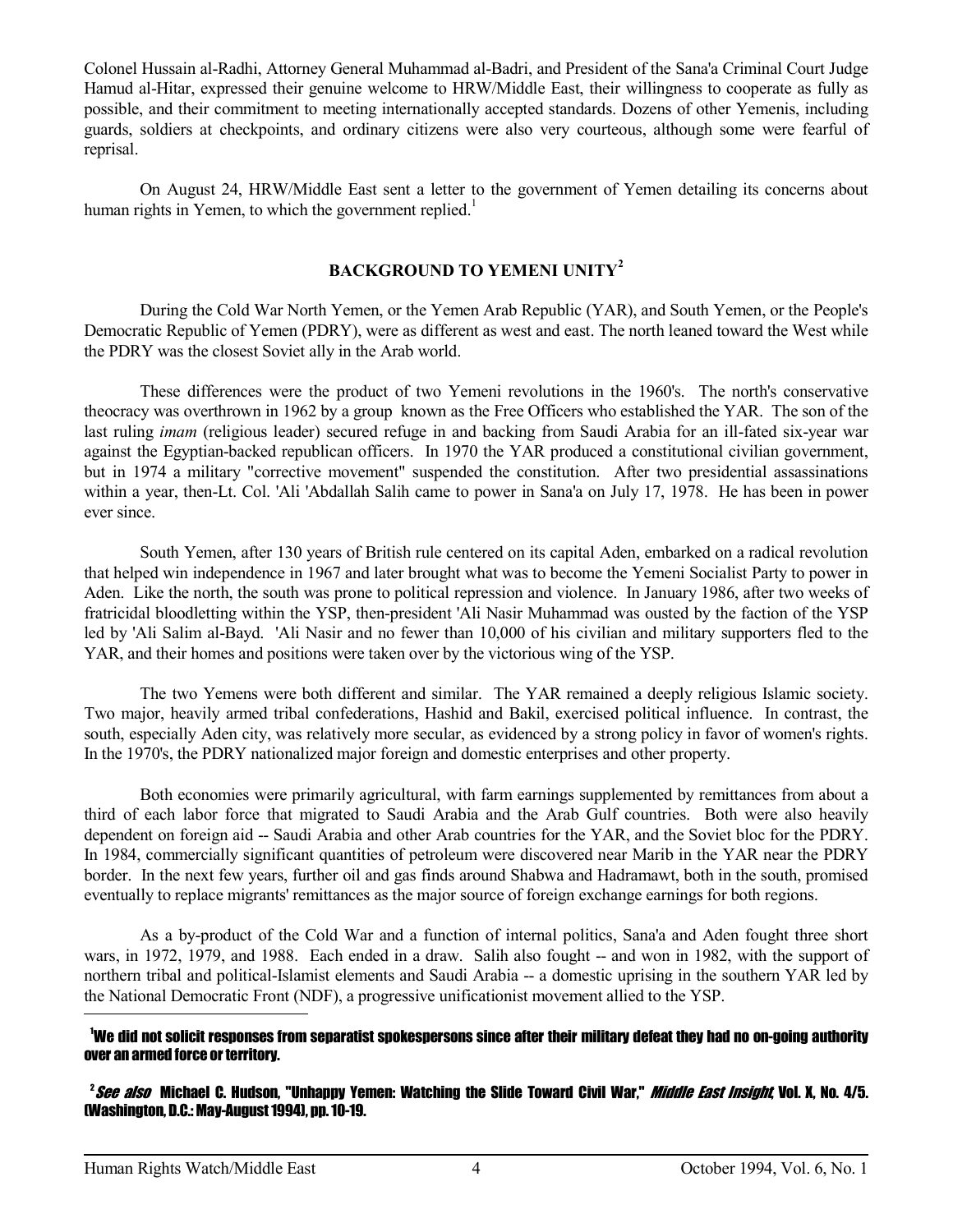Most of the weapons in the PDRY arsenal came from the USSR. North Yemen also received most of its arms from the Soviet Union, but was supplied as well by China, the United States, and other Arab and East and West European nations.

 Ironically, each short border war between north and south led to agreements in principle to unify the two countries. By the late 1980's this long-standing proposal became a pressing political and economic concern for both sides. Each government faced declining remittances (not yet offset by oil earnings) that made havoc of already weak economies and increased political dissent and pressures for liberalization. Changes in the international arena reduced Soviet support for Aden and Saudi backing for Sana'a. Salih and YSP leader al-Bayd resorted to the ever-popular cause of Yemeni unity to solve their political and economic problems.

#### **THE REPUBLIC OF YEMEN**

 After nearly two decades, unity negotiations accelerated rapidly between November 1989 and May 1990, when the accord was sealed. When the Republic of Yemen was officially declared on May 22, 1990, the new government, headed by Salih, included all ministers, parliamentarians, civil servants, and soldiers from both the YAR and the PDRY. But many issues regarding division of power and setting of policy remained to be resolved through parliamentary elections set for late 1993.

 The most salient of the unresolved issues was the merger of the two armies and security establishments. Instead of merger, as a show of faith there was a partial exchange of army divisions. Five former PDRY brigades were stationed in the north at Amran, Dhamar, Yarim, Harf Sufiyan, and Arqub, all within a few hours of Sana'a, in territory of the Bakil tribal confederation which tended to oppose the central government it regarded as "Hashid," or members of the other large tribal confederation. The crack northern *al-'Amalaqah* (Giants) Brigade camped at Abyan, which separates the key southern points of Aden and the Hadramawt. Sana'a also put 1,500 well-armed paramilitary *'Amn al-Markazi* (Central Security) officers inside the city of Aden, comparable to its positions in other cities. In early 1994, Aden municipality cut off water and power supplies to the Aden 'Amn al-Markazi camp.<sup>3</sup>

 Although ten million northerners far outnumbered the fewer than three million southerners, power was shared more or less equally during the three-year transition period. Formerly clandestine political parties emerged above ground, and new ones formed. Many tribal, regional, academic, and journalistic conferences and seminars vigorously used the unprecedented freedom of speech. Continuing human rights concerns included the death penalty, torture, continued detention of former NDF members, unsolved disappearances in the PDRY, abominable prison conditions, and cruel punishment including amputation, and expressed alarm at the wholesale arrests of antigovernment protesters in December 1992.<sup>4</sup> But Amnesty International and other independent monitors did note an improvement in respect for the rights of the accused and prisoners after unity. Middle East Watch took note of the development of civil society in the form of party and press pluralism and freedoms of expression, while noting a pattern of political violence to which the government's response had been adequate.<sup>5</sup>

International monitors pronounced the parliamentary elections of April 27, 1993 "free and fair."<sup>6</sup> These

<sup>3</sup>David Warburton, "The 1994 Conventional War in Yemen," (unpublished paper, Sana'a, Yemen, July 25, 1994), gives more details of the identity and positioning of brigades and their subsequent movements.

<sup>4</sup>Amnesty International, "Yemen: Unlawful detention and unfair trials of members of the former National Democratic Front," AI Index MDE 31/04/93 (London: August 26, 1993). *See also* Amnesty International, "The lives behind the lies: Campaign against 'disappearances' and political killings" (London: 1993).

<sup>5</sup>Middle East Watch, "Yemen: Steps Toward a Civil Society," Vol. 4, Issue 10 (New York: Human Rights Watch, November 1992). In 1994 the name Middle East Watch was changed to Human Rights Watch/Middle East.

6International Republican Institute, "International Election Observation Mission Statement of Preliminary Findings, Republic of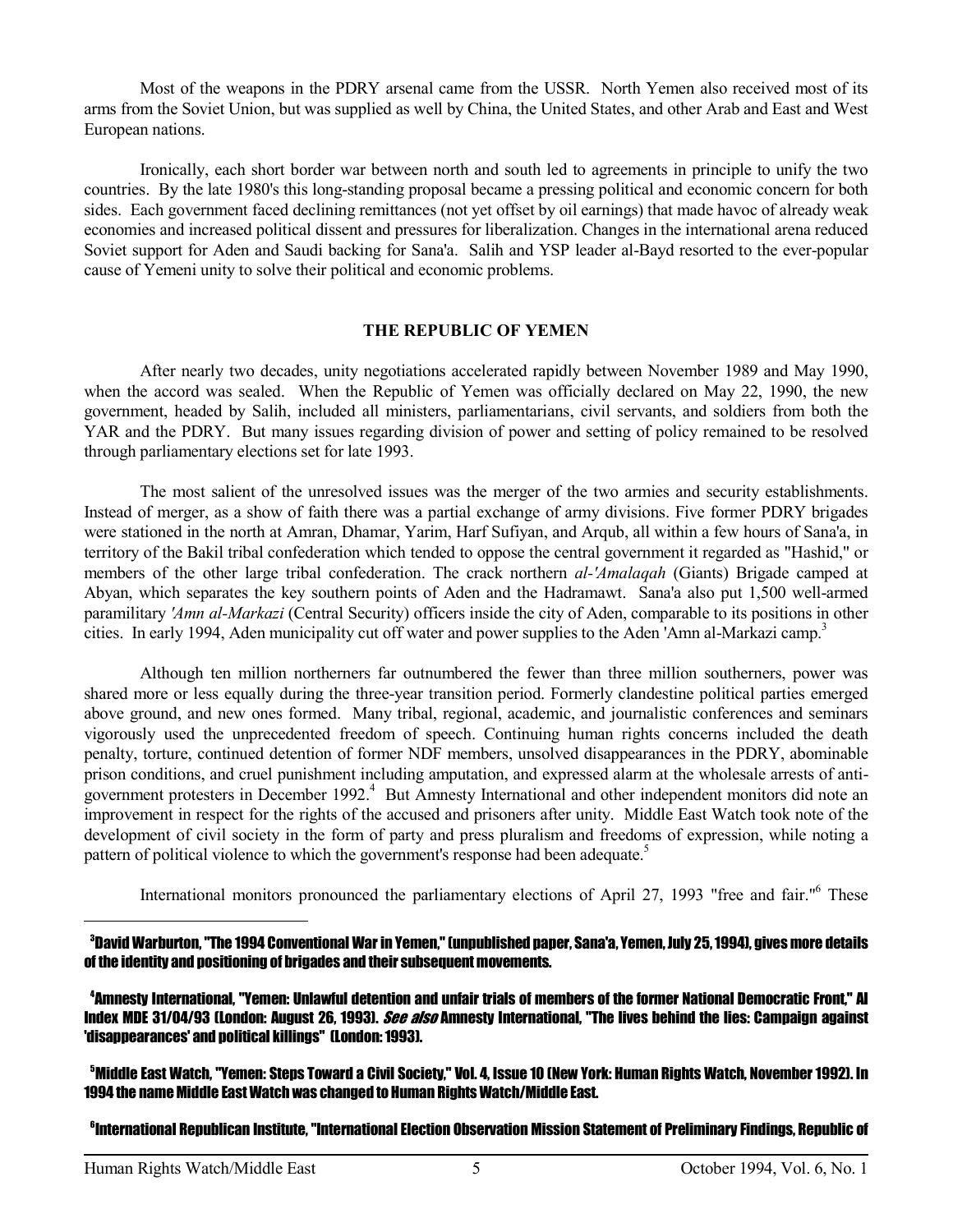1993 elections, with relatively open competition by a dozen parties and several thousand independent candidates for the 301 Chamber of Deputies seats, resulted in a tripartite ruling coalition. Salih's General People's Congress (GPC) won the plurality of deputies' seats, 123. The YSP won fifty-six, including all but three constituencies in the south; the third major party, the *Islah* (Yemeni Grouping for Reform) Party, won sixty-two; the remainder went to smaller parties and independents. Two women were elected, both from the south; one was on the YSP ticket and the second was an independent.

 Islah, a nominally Islamist party headed by Hashid paramount shaykh 'Abdallah bin Hussain al-Ahmar, effectively took parliamentary seats and ministerial portfolios from the YSP, and gained one seat on the five-man Presidential Council for Islah ideologue 'Abd al-Majid al-Zindani. The YSP, disappointed at its poor electoral showing in the north, where a majority of YSP members reside, refused to accept a diminished role in government, especially one where Islah was clamoring for repeal of formerly socialist legislation on matters including education, family law, and economic policy. The unification accord provided that the two regions would retain their separate legislation until national legislation replaced each code.

 Within two months after the elections YSP leader and Yemen Vice President al-Bayd left Sana'a and never returned. The government traces the beginning of the crisis that led to the war to August 18, 1993, the date the vice president returned to Aden from a private trip to the U.S.

 In the fall of 1993 the vice president issued eighteen points or conditions and refused to take his oath of office for the Presidential Council until they were met. Gradually some, but never all, key Socialist Party figures joined him in Aden. Demands for removal of the army from urban areas and complaints against what YSP press organs called Salih's "military ruling family in Sana'a" were widely shared in many circles in the north which otherwise did not support the YSP. Some socialists and southerners increasingly clamored for confederation or outright secession.<sup>7</sup> Unsolved killings of political activists, especially YSP activists, began to rise.<sup>8</sup>

 As the situation degenerated, independents took the lead in forming a National Dialogue of Political Forces that hammered out a comprehensive reform proposal built around three key points: defining executive power, merging the military and security forces, and decentralizing administration. Salih, al-Bayd, and Parliamentary Speaker al-Ahmar signed the Document of Accord and Agreement in Amman, Jordan, on February 20, 1994. But neither side was prepared to implement a document that would limit their control of budgetary resources and armed forces. That very night former YAR northern and former PDRY southern divisions camped in close proximity at Abyan clashed; Abyan was the stronghold of support for 'Ali Nasir who was still nursing his grudges at the 1986 YSP fight that ousted him from power in Aden.

 A series of skirmishes between the former YAR army and former PDRY divisions in the north in the week of February 20, and again in late March and April, showed that military leaders on both sides were prepared to fight. On April 27, Salih effectively declared war as a major tank battle erupted at the northern city of Amran, ending with northern troops threatening to pursue the former southern troops into Bakil tribal territory. On May 4, renewed

Yemen, April 29, 1993," and International Foundation for Electoral Systems "Republic of Yemen Parliamentary Elections -- 27 April 1993: Joint Statement of ERS-IFES Statement of International Observers," both photocopies obtained at the Supreme Elections Committee Information Center, Sana'a, Yemen, May 1, 1993. See also Sheila Carapico, "Elections and Mass Politics in Yemen," Middle East Report No. 185 (Washington, D.C.: November/December 1993), pp. 2-7.

<sup>7</sup>There were splits within the YSP itself, including those associated with the southern ('Ali Nasir Muhammad) partisans defeated in 1986 and the old NDF in the north.

<sup>8</sup>The nephew of al-Bayd died in an assassination attempt on him and two of al-Bayd's sons on October 29, 1993, near Aden; another son survived an assassination attempt in Aden in mid-November 1993. "Vice President's Son Survives Murder Attempt." Paris AFP in English, Aden, Yemen, November 1, 1993, cited in Foreign Broadcast Information Service - Near East and South Asia (FBIS-NES)-9-219 (Washington, D.C.: U.S. Government Printing Office, November 16, 1993), p. 34.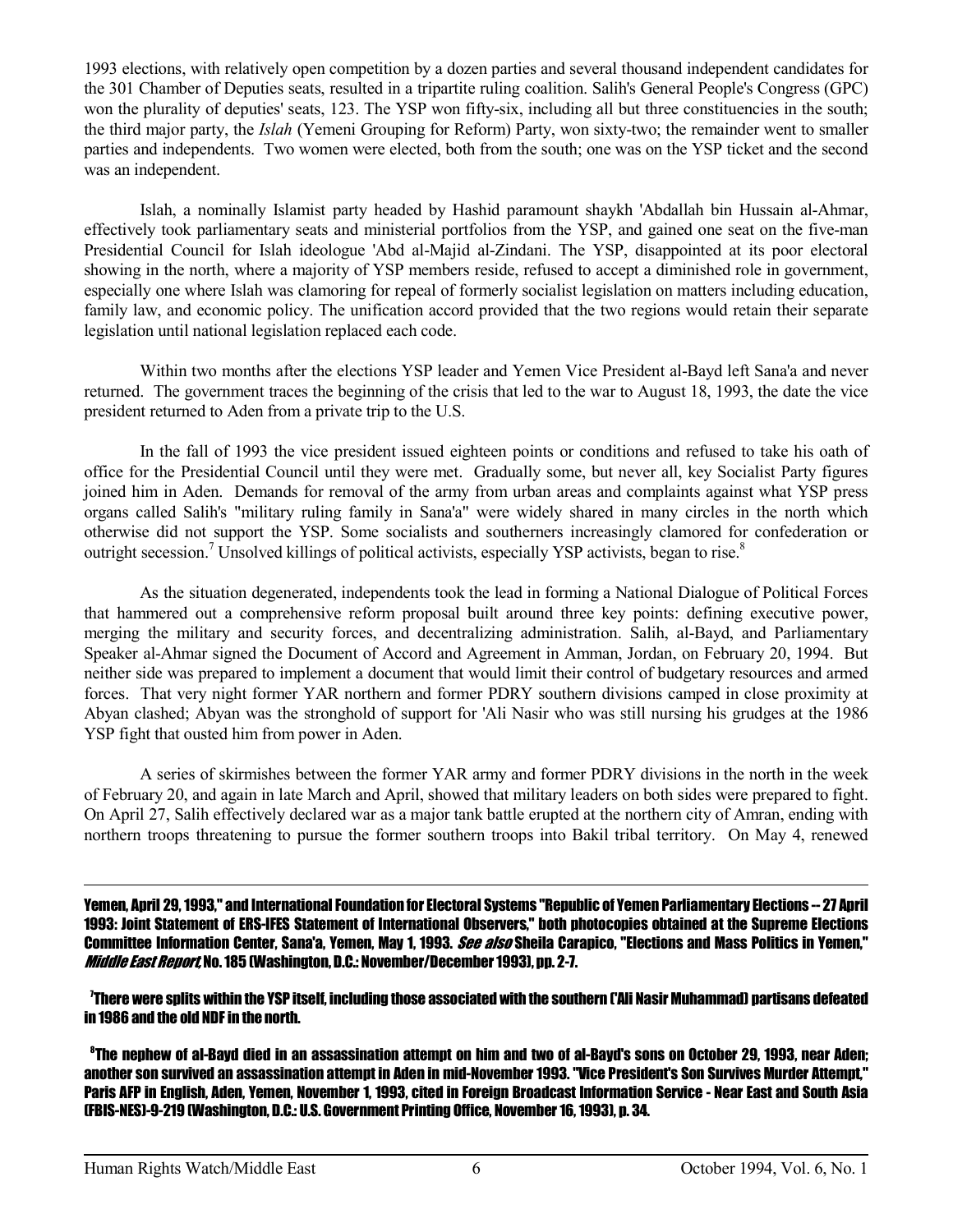fighting at Dhamar<sup>9</sup> sparked off full-scale, army-to-army war. While the former PDRY forces had done much to provoke the war, this attack by Salih's army was done with the ultimate intention of unifying the country under his leadership by military force.

 Within a week from May 4, Salih's army was on the offensive, although the government claims that only the capture of large quantities of separatist<sup>10</sup> arms allowed it to prevail. The north claimed the south was re-supplied at Saudi expense and the Saudi press said Iraqi, Eritrean and Sudanese armies assisted the north. By May 21, when a group of sixteen Socialists and others declared the government of the Yemeni Democratic Republic in the south, the separatists were on the military defensive. Ignoring appeals from the U.N. Security Council (Resolutions 924 and 931), Saudi Arabia, and other powers for a cease-fire, the "legitimate forces," as the government army called itself, pressed their advantage.

 The major battles of the seventy-day war were fought at and south of the sprawling al-'Anad military base north of Aden (in Lahj province near Bir Nasir), which controlled access to the junction of the two paved roads to Aden from the north; and east of Aden in Abyan province, the second major approach to that port city. Both are fairly flat semi-desert locations. Villagers and then separatist defenders retreated from these areas into Aden, followed by the northern army, some of the previously (pre-1986) PDRY troops<sup>11</sup>, and irregular Hashid and Islamist volunteers recruited by Islah. Heavy fighting occurred around the Aden airport in Khor Maksur, and in the Dar Saad and Madinat al-Sha'b suburbs. During the war, several truces were called and broken.

 Cut off by land in the Aden peninsula, the separatist leadership escaped from Aden late on the night of July 6; many of them had evacuated weeks earlier to Mukalla, the port city of Hadramawt governorate, as the siege of Aden tightened. Aden fell without the feared and expected house-to-house resistance; when the last of the separatist leadership evacuated, its troops faded away. Within one or several days after Aden's July 7 fall, the southern leaders fled Mukalla by sea or air to Djibuti or Oman, followed by 10,000-15,000 other Yemenis, including separatist combatants and their families. Northern troops entered three important locations -- al-Dala' in Radfan, al-Ataq in the Shabwa oil region, and finally Mukalla -- without resistance.

 At the United Nations, the government announced a general amnesty, which apparently had already been announced in Yemen on May 23, 1994.

## **INDISCRIMINATE FIRE**

 This was a relatively short, slow-moving conventional war, fought mostly in hour-long bursts of mediumand long-range artillery between regular armies. The slow pace allowed civilians to flee and soldiers to seek cover. These factors account for the relatively low military and civilian casualties which numbered, according to informed estimates, about 6,000 civilian and military wounded and 1,500 killed during the seventy-day conflict.

 Although this was an internal armed conflict, it resembled an international conflict in the extensive use of tanks and heavy artillery. The rebel forces had a better air force than the government, and the rebels had the only navy.

<sup>9</sup>The electrical transforming station at Ma'bar, near Dhamar, was damaged by the former PDRY forces' attack on the evening of May 4, shutting off power to much of the north for several days.

<sup>10</sup>We use the term "separatist" to denote those who declared a Yemeni Democratic Republic on May 21, 1994. Government officials and others objected to calling the separatist forces "southern," since not all southerners supported the separatist cause and not all separatist leaders were southern.

<sup>11</sup>It should be noted that Ali Nasir Muhammad remained in Damascus and has not joined the government. "Ali Nasir Forces" is the term widely used to identify forces who left the PDRY after 1986.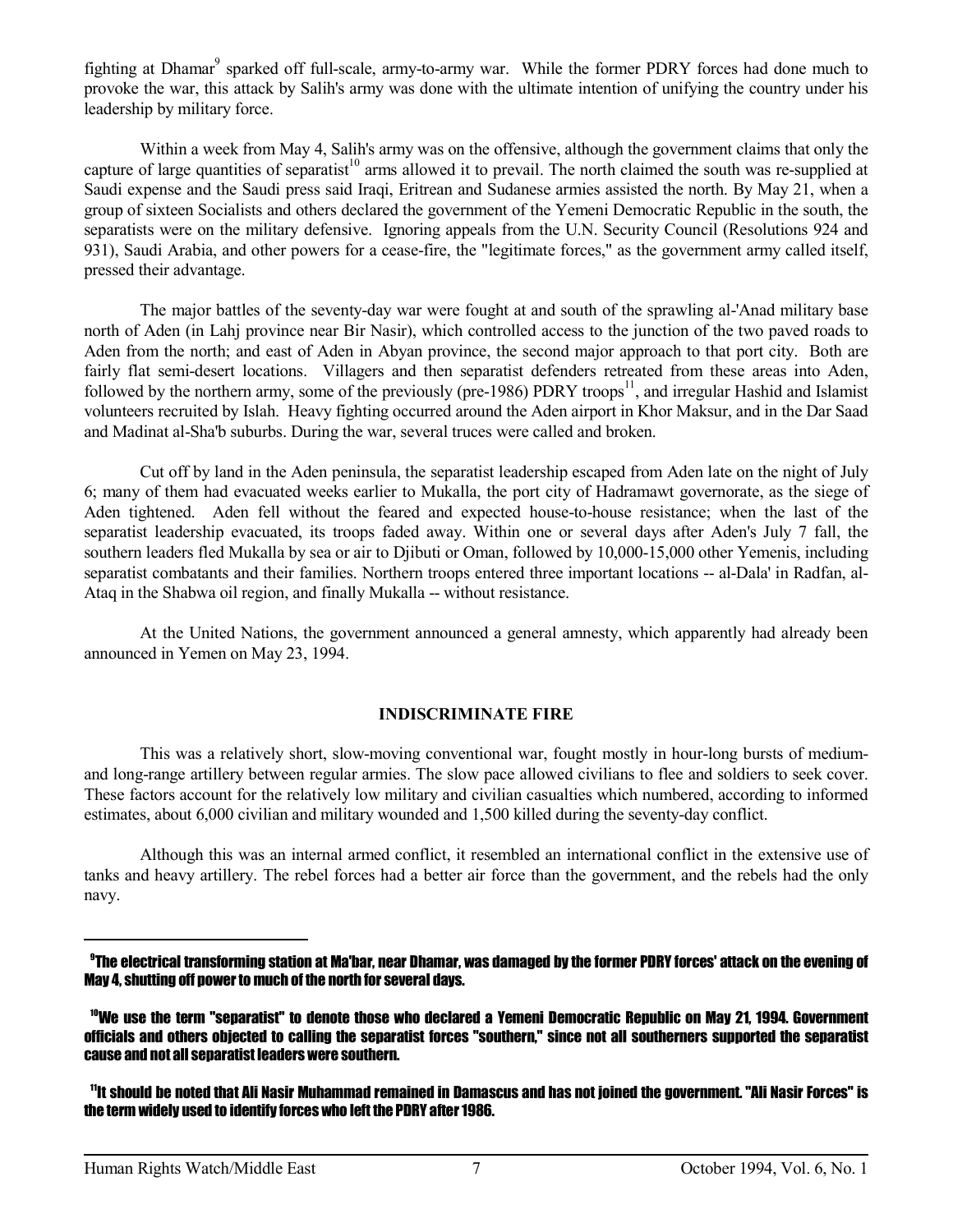The indiscriminate attacks violative of the rules of war<sup>12</sup> which caused civilian casualties and damage to civilian property fell into four categories: 1) Scud attacks, mostly by the separatists, on urban centers; 2) separatist attacks on and near a camp for Somali refugees near al-Kawd, Abyan governorate; 3) attacks by both sides on villages; and 4) government shelling of Aden, which alone caused the most civilian casualties.

 By June 23, there were 2,000 casualties in the north, mostly combatants. In both north and south the majority of casualties were military, with the exception of the city of Aden, where by June 23 there were 1,500 casualties,<sup>13</sup> 75 percent of whom were civilians. The worst bombing and shelling of Aden occurred from June 23-25, causing an average of about thirty dead and 200 wounded daily. From then until the end of the war, July 7, surfaceto-surface fire continued to cause fifteen to twenty deaths and 150 injuries daily in Aden.

 During the war there was heated debate on rules of war issues, especially on the subject of killing civilians. A *fatwa* issued in May 1994 by Dr. 'Abd al-Wahhab al-Daylami, dean of the al-Iman College at Sana'a University and member of the supreme committee of Islah, $14$  was read repeatedly on Aden radio by those condemning the fatwa. Dr. al-Daylami apparently responded in his capacity as an Islamic scholar to a hypothetical question about the propriety of shooting at enemy fighters who hide behind women and children. His response was that whoever stands between virtuous forces and those who oppose them is *hilal*, literally "permissible," and therefore such women and children may be killed or taken. Dr. al-Daylami was appointed Minister of Justice in October 1994.

This fatwa is utterly at odds with the rules of war which prohibit targeting civilians,<sup>15</sup> limit attacks to legitimate military targets,<sup>16</sup> and require attackers to go to great lengths to avoid causing civilian casualties.<sup>17</sup> Using  $\overline{a}$ 

 $^{12}$ Protocol I of 1977 Additional to the four Geneva Conventions of 1949. Article 51, defines indiscriminate attacks and reflects the customary international humanitarian law definition of the term:

4. Indiscriminate attacks are prohibited. Indiscriminate attacks are:

(a) those which are not directed at a specific military objective;

 (b) those which employ a method or means of combat which cannot be directed at a specific military objective; or

 (c) those which employ a method or means of combat the effects of which cannot be limited as required by this Protocol;

 and consequently, in each such case, are of a nature to strike military objectives and civilians or civilian objects without distinction.

Yemen acceded to Protocols I and II on April 17, 1990. Yemen acceded to the 1949 Geneva Conventions on July 16, 1970.

<sup>13</sup>ICRC, "Special Appeal for the ICRC's operation in Yemen" (Geneva: June 23, 1994), p. 3. A fraction of the 1,500 casualties were hospitalized in Lahi prior to its fall to the government. *Ibid.* 

<sup>14</sup>Habib Tarabulsi, "North, South Use of Fatwas To Justify Fighting Seen," Paris AFP in English, June 28, 1994, cited in FBIS-NES-94-124 (June 28, 1994), p. 41.

 $^{15}$ *See* Protocol I. Article 51 (2), which codifies the customary law rule: "The civilian population as such, as well as individual civilians, shall not be the object of attack. . . ."

 $16$ The customary law definition of military objectives is set forth in Protocol I, Article 52 (2):

 $\ldots$  military objectives are limited to those objects which by their nature, location, purpose or use make an effective contribution to military action and whose total or partial destruction, capture or neutralization, in the circumstances ruling at the time, offers a definite military advantage.

<sup>17</sup>*See* Protocol I, Article 57:

 1. In the conduct of military operations, constant care shall be taken to spare the civilian population, civilians and civilian objects.

2. With respect to attacks, the following precautions shall be taken:

(a) those who plan or decide upon an attack shall:

. . .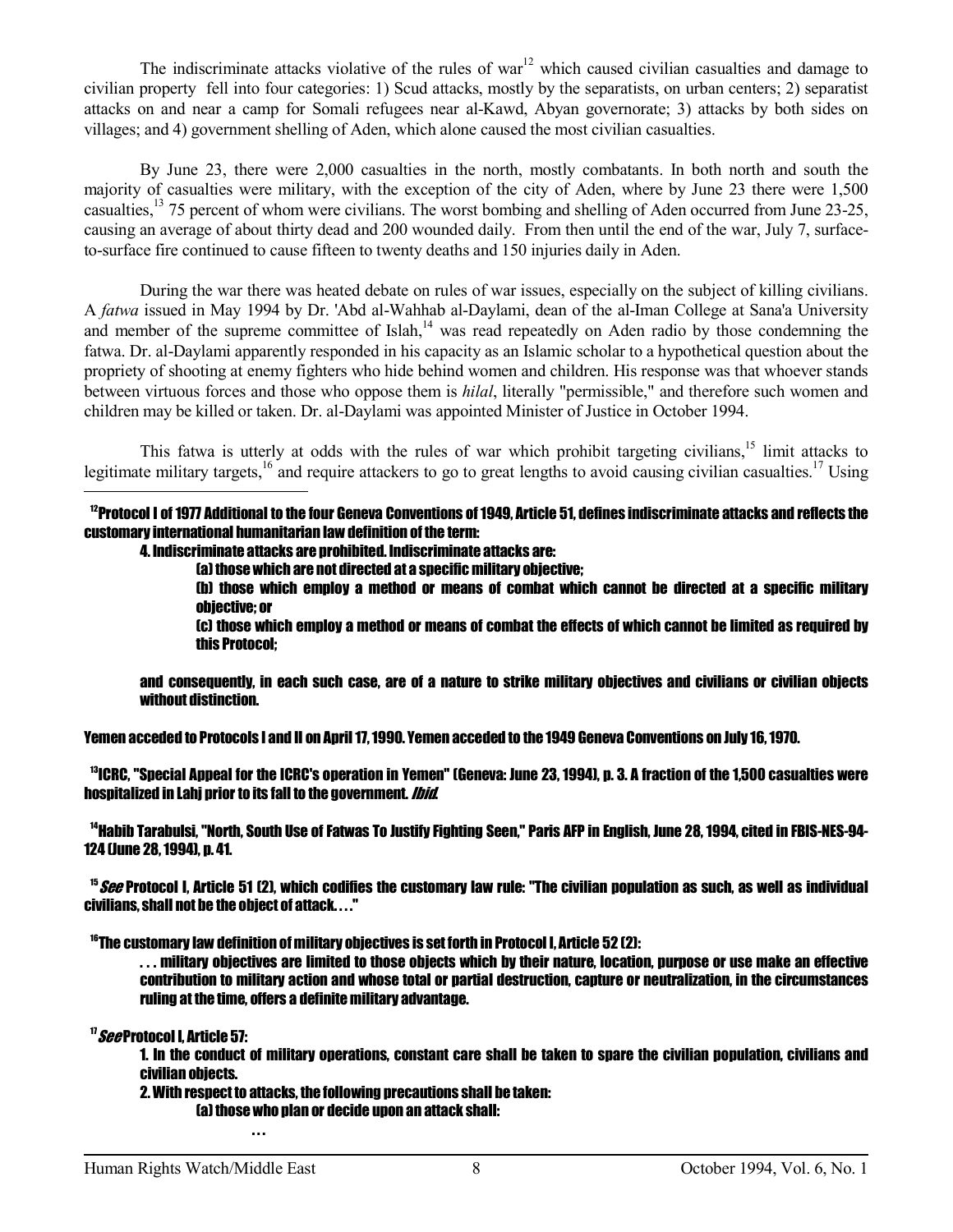civilians to shield combatants or military targets is prohibited as well,<sup>18</sup> but even if one side uses civilians as shields, the other side is not thereby justified in directly attacking civilians.

The fatwa continued to generate debate as it was denounced by the southern leadership, $19$  reiterated by an Islah and Hashid leader and member of parliament Shaykh 'Abdallah Bin-Hussain al-Ahmar and broadcast by Sana'a radio,<sup>20</sup> and debated abroad.<sup>21</sup> Many authorities hold that Islamic law requires taking extra care to avoid injury to non-combatants, especially women and children, so that such a fatwa would be contrary to *shari'a*.<sup>22</sup>

#### **SCUD ATTACKS**

 Beginning May 5 separatist southern forces launched several aerial bombing raids and missile attacks on Sana'a and other northern cities, including Scud attacks on Sana'a and Ta'iz, and possibly Hudaydah and Mokha.<sup>23</sup> On May 11 a Scud in Sana'a killed about twenty-five people,<sup>24</sup> the worst Scud attack of the war. Prior to that time, the government claimed that the separatists fired six Scuds on May 6, but none of them caused damage or casualties $^{25}$ 

 One Scud, apparently directed the Sana'a suburb of Hasaba because Salih's home is there, instead demolished three homes a quarter of a kilometer away, killing several children and adults. A woman survivor of this Scud attack said that five in her house were killed: her three children of intermediate school age, her eighteen-yearold son, and his pregnant wife.

 Soldiers guarding the president's home rushed to the scene and pulled this woman and others out of the rubble within fifteen minutes of the night-time attack. Another several people were killed in the house next door and four in another house. This woman lost her house, all her possessions, and the sheep that represented her livelihood to the attack and later looters. At the time of the HRW/Middle East visit, she was living in a tent on top of the rubble that was her house. $26$ 

#### (ii) take all feasible precautions in the choice of means and methods of attack with a view to avoiding, and

#### in any event to minimizing, incidental loss of civilian life, injury to civilians and damage to civilian objects . . . .

 $18$  See Protocol I. Article 51 (7): "... The Parties to the conflict shall not direct the movement of the civilian population or individual civilians in order to attempt to shield military objectives from attacks or to shield military operations." Even if the separatist forces had violated this rule and attempted to use civilians as shields, however, which was not alleged, that abuse does not justify another abuse. The attacker remains at all times under a duty to take constant care to spare the civilian population. This means that at times the attacker will be obliged to hold his fire or choose other targets.

<sup>19</sup>Aden Democratic Republic of Yemen Radio Network in English, "South's al-Jifri Speaks at Mosque on Northern Statements," June 10, 1994, republished in FBIS-NES-94-113 (June 13, 1994), p. 23.

<sup>20</sup>Habib Tarabulsi, "North, South Use of Fatwas To Justify Fighting Seen," Paris AFP in English, June 28, 1994, cited in FBIS-NES-94- 124 (June 28, 1994), p. 41.

<sup>21</sup>"Yemeni Scholar Fatwa Berated," Political Islam Review, 'Aqidati June 14, translated in FBIS-NES-94-121 (June 23, 1994), p. 2.

 $^{22}$ SeeMaiid Khadduri. *War and Peace in the Law of Islam* (Baltimore: Johns Hopkins Press. 1955). pp. 94-137.

<sup>23</sup>Warburton, "The 1994 Conventional War," p. 28.

<sup>24</sup>Associated Press. "Scud Missile Hits the Capital of Yemen. Killing 25." *The New York Times*. May 12. 1994.

<sup>25</sup>AFP, "Scuds Fired at Sana'a," Paris AFP in English, May 6, 1994, quoted in FBIS-NES-94-089 (May 9, 1994), p. 27.

<sup>26</sup>Interview, Sana'a, Yemen, July 17, 1994.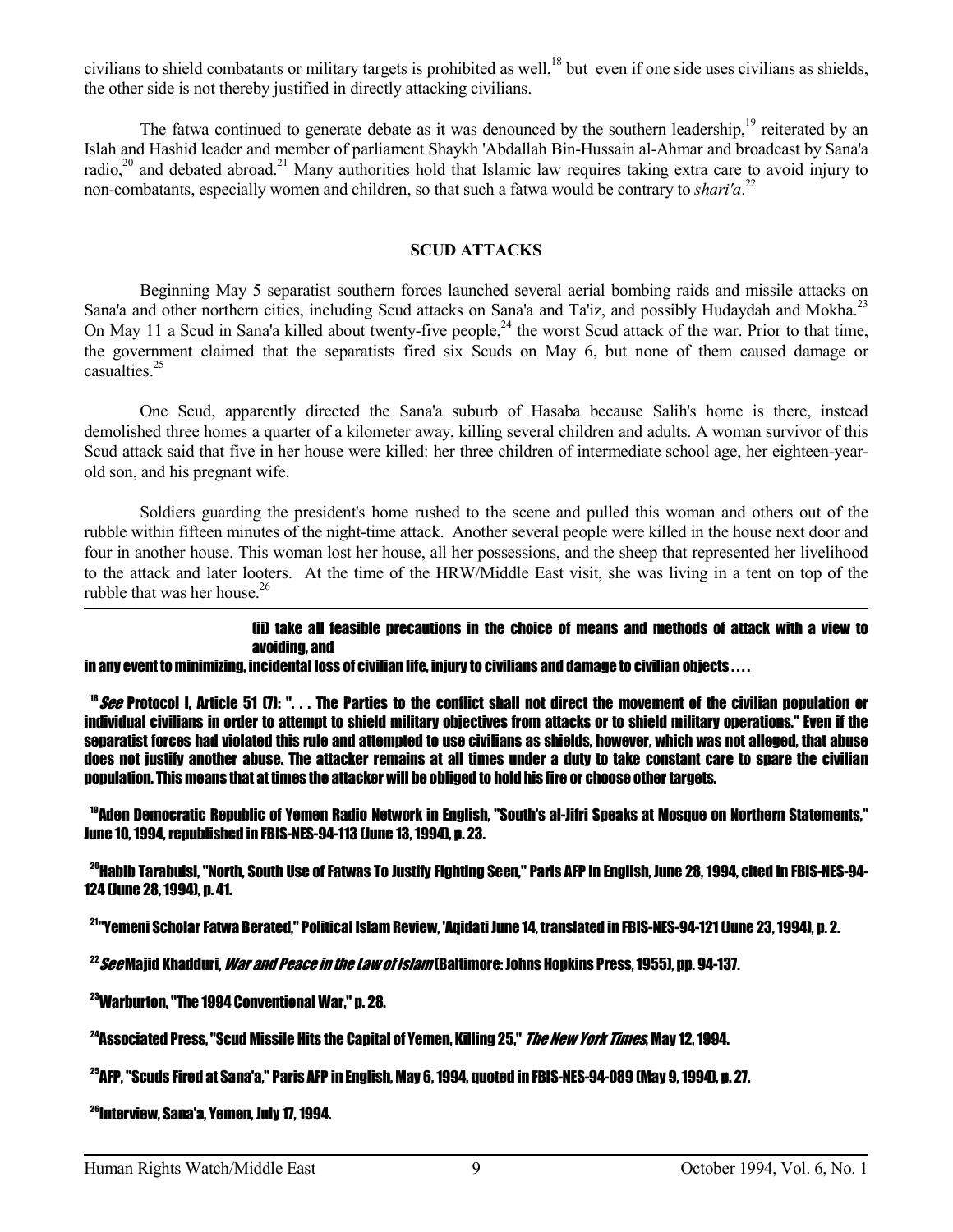Scuds were reportedly used in Aden by the government forces; $27$  this government's use of Scuds in urban areas was also objectionable. Scuds are considered indiscriminate weapons because of their inherent inaccuracy.<sup>28</sup> Their use, even against military targets, in any area of civilian concentration is therefore a violation of the rules of war.

## **SOMALI REFUGEES KILLED AT AL-KAWD REFUGEE CAMP**

 Indiscriminate shelling caused over twenty dead and forty injured in a Somali refugee camp near al-Kawd in Abyan governorate. This camp of 6,000 was very close to the front line between government troops holding the area and separatist naval and land forces. Daily shelling and bombing by southern naval, land and air forces at the onset of the war in May was directly responsible for the refugee casualties.

 The al-Kawd refugee camp was inhabited by Somali refugees who fled the fighting in Somalia in boats across the Gulf of Aden to Yemen. The camp site was provided to the United Nations High Commissioner for Refugees (UNHCR) by the Yemeni government in 1991 for the purpose of moving Somali refugees out of the city of Aden.

 The location turned out to be disastrous for the refugees. Although Abyan is a southern governorate adjoining Aden, Abyan was under control of the government forces at all times during this 1994 conflict. The northern al-'Amalaqah brigade was based in Abyan some twenty kilometers northeast of the refugee camp in 1990.<sup>29</sup>

 From the beginning of the war the al-'Amalaqah brigade was a target for the separatist southerners, since the brigade's position cut Aden off from the eastern oilfields of Hadramawt.<sup>30</sup> The separatist southerners tried on May 1 to move an armored unit from Aden toward Zinjibar, the capital of Abyan, but were blocked by the al-'Amalaqah brigade on the Aden-Abyan road. The southerners, attempting to dislodge the brigade, then turned their land, air and naval forces on its positions on that highway, stalling the advance of the al-'Amalaqah.<sup>31</sup>

 The refugee camp was fifty kilometers east of Aden, just south of the Aden-Abyan highway, three kilometers east of the second or fallback front line and three kilometers west of the village of al-Kawd.<sup>32</sup> During the fighting in early May, the government forces moved their guns to within one kilometer of the refugee camp, placing the refugees in even greater danger.  $\overline{a}$ 

<sup>27</sup>AFP, "Two Scud Missiles Hit Aden Airport, Residential Area," Paris AFP in English, May 19, 1994, cited in FBIS-NES-94-098 (May 20, 1994), p. 16.

 $^{28}$ Most have a circular error probable no better than 450 meters. That is, half of the time such a Scud will land within a 450 meter radius from the target. The other half of the time it will land outside that circle.

 $^{29}$ Abyan was under northern control not only because of the brigade's location, but also because of the appointments made after the 1993 elections, and Abyan's history: it was the home of 'Ali Nasir Mohammed, who lost out in a bloody internal YSP leadership struggle in 1986 in which thousands died, and who fled north with his troops.

<sup>30</sup>The first fighting took place in Abyan late February 1994, but tensions subsided until late April.

 $31$ n early May the northern brigade moved north off the road into the desert heading for Dar al-Saad, a suburb north of Aden, but was driven back toward Ziniibar on May 10. These northern forces were subsequently pinned down by combined separatist air. naval and ground operations, driven out of Zinjibar, and hit again around May 12. They continued to be repulsed until May 23. Warburton, "The 1994 Conventional War," pp. 21-22.

 $^{32}$ This second front line, situated at the end of a strategic wadi stretching south from Lahi; it was the fallback position in case the separatists coming from Aden, broke through the first front line. In other words, traveling east from Aden on the highway, the separatists would have to pass through two front lines to reach the refugee camp and then the al-Kawd village. The separatist attack, however, was not frontal but from the sea to the south.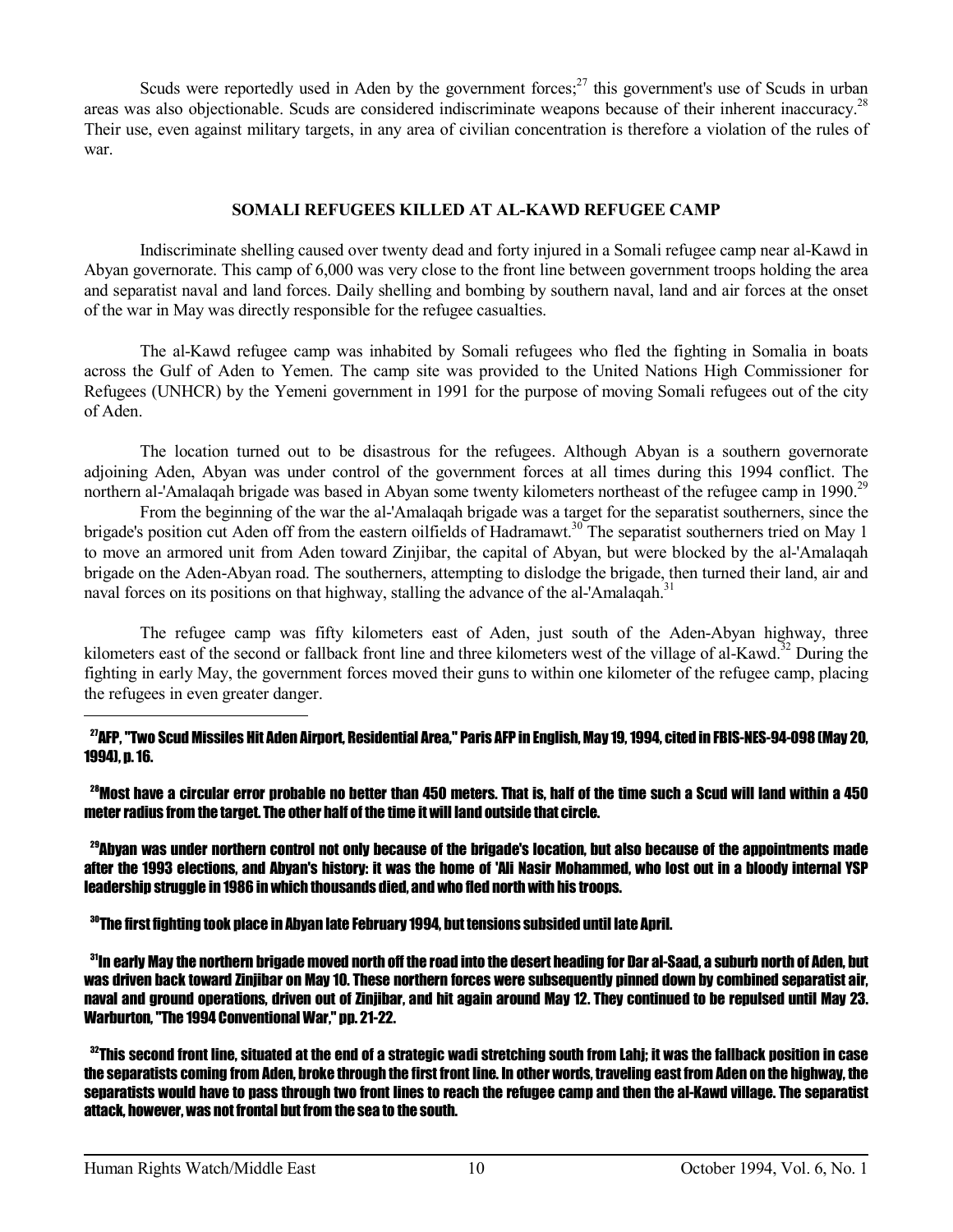According to a twenty-one-year-old Somali man, 'Abd al-Rasheed, who lived in the camp for seven months, at about 10 A.M. on May 3, 1994, one plane passed over the camp three times and bombed near the building where rations were stored, injuring two children and a man (whom 'Abd al-Rasheed saw).<sup>33</sup> The planes came from the direction of Aden. The refugees also heard fighting at a checkpoint outside the town of al-Kawd. That night at about 7 P.M. shelling started again and rebel artillery killed twenty refugees (at least four of them were women) and injured nine, including two male relatives of 'Abd al-Rasheed.

 At 8 P.M. the next morning, May 4, hundreds of Somalis ran for shelter to the seashore a short distance south of the camp. On the seashore they were attacked by separatist planes and naval artillery, and an estimated eight people were killed there. That night, another seven were killed by shelling in the camp.

 From the beginning of the shelling the refugees began to leave the camp, looking for shelter in the nearby town of al-Kawd and other villages.<sup>34</sup> The UNHCR, however, was unable to cross the front line from the direction of Aden to reach the camp after the fighting broke out.<sup>35</sup> Fighting continued on May 5, with aerial bombardment that morning killing four men, according to 'Abd al-Rasheed.<sup>36</sup> There was more shelling into and near the camp that night from the rebel navy.

 On May 7 another three southern separatist planes bombed in the area of the camp, and many more refugees died and were injured, including fourteen people in the same hut. Bombing continued the next day from planes and as did shelling at night from ships.

 The al-'Amalaqah forces moved to a position in a "labor rest" area on the beach less than one kilometer from the Somali refugee camp on the night of May 8. They set up three heavy artillery pieces and troops at the hotel, some on the hotel roof, leading the rebel planes to bomb the hotel and the area up to and inside the camp the next morning, May 9. When the refugees saw that the government troops had stationed themselves so close to the camp, even more refugees fled. 'Abd al-Rasheed left the next day with his family. From the fields surrounding the village of al-Kawd, where they spent the next month, the refugees could hear the fighting in the camp area.

 The UNHCR staff, meanwhile, had been evacuated from Aden along with most other foreigners on May 6, under government fire.<sup>37</sup> Finally on May 14 a joint UNHCR-International Committee of the Red Cross (ICRC) team managed to reach the camp from the government-controlled area to the north, during a brief lull in the fighting. They found at most 1,500 refugees left in the camp with little or no water, food or medical supplies. The refugees reported that "uniformed men" had taken all the food, medicine, batteries and generators used for pumping water to the camp. Throughout the war, the refugee camp area remained under the control of government forces.

The survivors estimated that some 175 refugees had been killed in the fighting,<sup>38</sup> but it later became clear

 $\rm{^{33}His}$  account is corroborated in part by relief agencies and military reports; no one account of the fighting at this location is yet definitive.

<sup>34</sup>The refugee camp had an original population of 11.600 but by the time the war started only 6.000 Somali refugees were believed to be living there. Even before the fighting there was continuous movement of the refugees in and out of the camp.

<sup>35</sup>UNHCR, "Somali Refugees Feared in Grave Danger in Southern Yemen," UNHCR Update on Yemen (Geneva: May 8, 1994).

<sup>36</sup>A Somali doctor in the camp, contacted by the UNHCR by radio, reported on May 5 that at least six refugees had been wounded. Ibid.

 $37$  *Ibid*. Foreigners were evacuated from Sana'a beginning on May 8.

38UNHCR, "Somali Refugees Caught in Crossfire in Southern Yemen," UNHCR Update on Yemen (Geneva: May 15, 1994).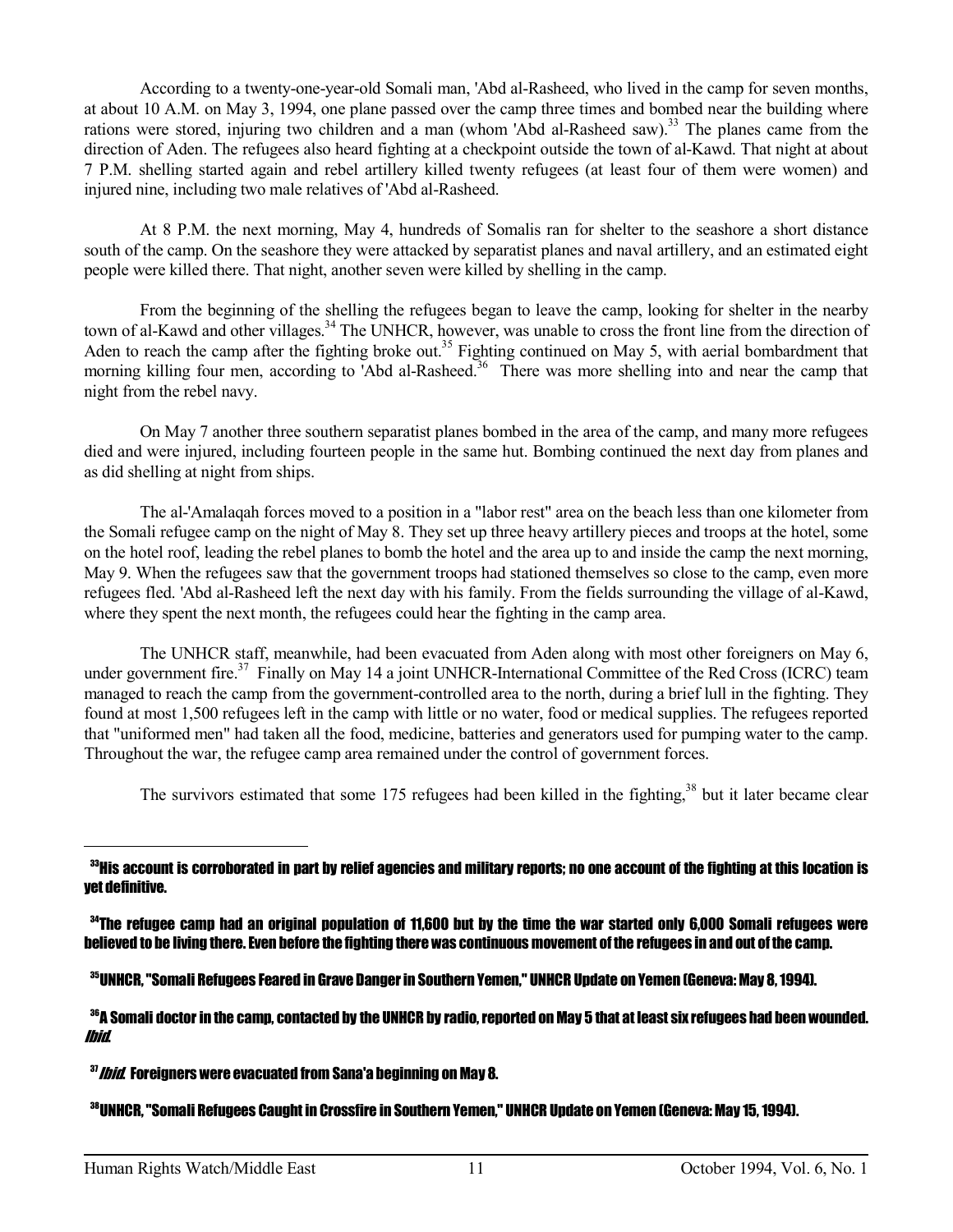that the number was closer to twenty dead and forty wounded.<sup>39</sup> The refugees were frightened and jets continued to roar over the camp during the ICRC team's May 14 visit. Evacuation of those still in the camp and of some 4,500 refugees estimated to have fled to nearby villages was urgently required.<sup>40</sup> Unfortunately, the Sana'a authorities prolonged negotiations on evacuation, and were adamant that the refugees could only be moved to assigned places and nowhere else, despite the fact that the majority of the refugees had already fled on their own. This exposed the remaining refugees to further danger of being caught in the crossfire.

 On May 19 or 20 rebel planes dropped two bombs near the cemetery in al-Kawd village, killing four boys (two Somalis and two Yemenis) and two camels they were taking to a watering hole.<sup>41</sup> In the next month, an estimated six Yemeni civilians were killed by bombs that fell in al-Kawd, from which most Yemeni women and children had already been evacuated.<sup>42</sup>

 Finally the Sana'a government approved the evacuation of the al-Kawd refugee camp and the UNHCR and ICRC moved the 800 refugees remaining in the camp to villages near al-Kawd on the night of May 24-25. Later, a total of 3,300 refugees were relocated north to al-Gahin in a four-day operation ending June  $10^{43}$ 

 The infrastructure created by the UNHCR in al-Kawd -- toilets, clinics, schools, administrative and storage buildings -- has been thoroughly looted,<sup>44</sup> making difficult the government's desire to return the refugees to that site. So shaken were the refugees by the al-Kawd experience that several hundred of them voluntarily repatriated to northern Somalia in July and August.

## **SHELLING AND CIVILIAN DISPLACEMENT: SUBR**

 In other rural areas, despite heavy artillery and mortar fire, civilian casualties were minimized because women and children fled at the first sign of fighting, followed by the men. In the first six weeks of the war some 20,000 people were displaced from the conflict zones around Aden to the city center.<sup>45</sup> Another 25,000 were displaced in Lahj and Taiz governorates and 8,000 in Abyan governorate.<sup>46</sup> Shelling destroyed many deserted homes, shops, workshops, and livestock, and many families returned in July to find their property and livelihoods in ruins.

 After southern separatist forces retreated from their large military base at Anad through the town of Subr, the Subr women and children fled. The men stayed behind for a week to guard the houses. They left two days after —<br>—

## <sup>39</sup>UNHCR, "Update of Yemen" (Geneva: July 4, 1994).

## <sup>40</sup>UNHCR Update, "Somali Refugees Caught in Crossfire in Southern Yemen."

<sup>41</sup>Interview, surviving nine-year-old boy and relatives of the dead, al-Kawd, Abyan, Yemen, July 22, 1994; interview with foreign witness, Aden, Yemen, July 21, 1994.

<sup>42</sup>Interviews, al-Kawd villagers, al-Kawd, Abyan, Yemen, July 22, 1994.

<sup>43</sup>UNHCR, "Update on Yemen" (Geneva: July 4, 1994). Most refugees were moved from twelve different villages to which they had temporarily fled. The newly created temporary camp was located in vegetable storage sheds at al-Gahin south of Lawdar. *Ibid*.

<sup>44</sup>On the day of the HRW/Middle East visit, local men were dismantling the metal frames of latrines. The refugees' huts and their abandoned belongings also were looted.

<sup>45</sup>ICRC, Special Appeal for the ICRC's operation in Yemen" (Geneva: June 23, 1994), p. 3. The ICRC assisted 5,000 displaced in Aden.

<sup>46</sup>United Nations Development Program, "Report of the Interagency Assessment Mission to Taiz and Lahj Governorates in the Republic of Yemen from 13-15 June 1994," p. 2.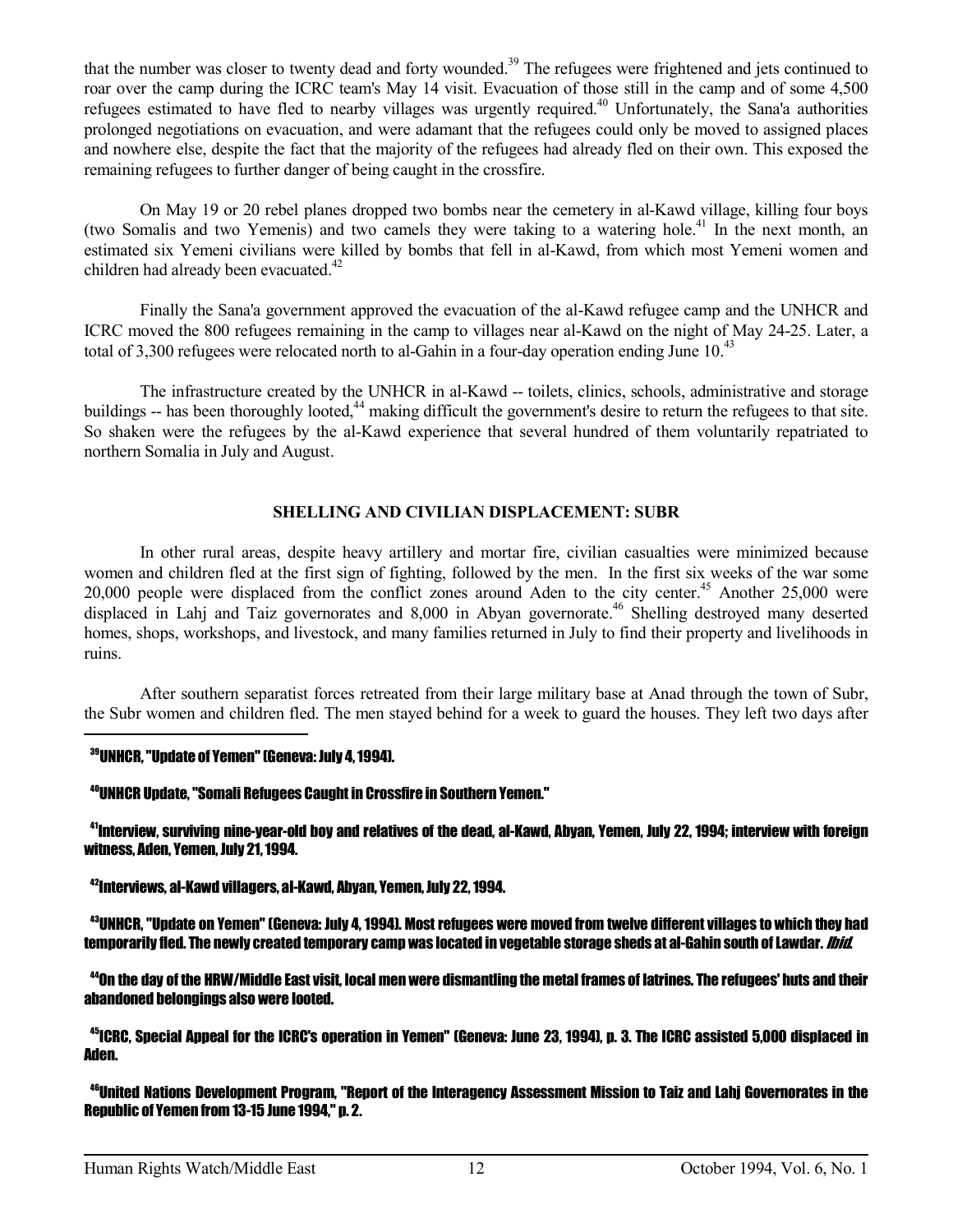the government forces entered the town on foot and in tanks. Although these soldiers reassured the civilian men, the men too fled when rebel forces began to bomb the government tanks. After many civilians left, there was heavy fighting in Subr, which is on the main road from Kirsh through Anad, Lahj, Subr, Bir Nasir and Sheikh Othman to Aden. Apparently the government took, lost and retook Subr by June 6.<sup>47</sup> Many houses and offices were damaged and livestock lost.

 The Subr women and children took refuge in the al-Wa'ara village slightly to the north. The separatist forces were there when the displaced arrived but these troops soon abandoned their camp at al-Wa'ara and headed south to Bir Nasir. At about 6:30 A.M. on the morning after their withdrawal from al-Wa'ara and despite the fact that they had seen numerous displaced civilians in that village, the separatists fired a Katyusha rocket<sup>48</sup> at the village, killing three displaced girls from Subr village.<sup>49</sup> This was a violation of the rule requiring attackers to take utmost care to avoid civilian casualties. From al-Wa'ara the villagers were evacuated to Taiz, behind government lines, where they spent the rest of the war in schools tended by the Islah Social Welfare Association.

 Villagers who fled conflict areas suffered economic losses, including destruction of shops and death of livestock. While it is not now possible to determine whether this destruction was militarily necessary, or whether it was a violation of the rules of war, its impact on civilians was tremendous. According to shop-keepers interviewed at Subr, for instance, virtually every business along the main road was destroyed. Moreover, most of the thousands of families that evacuated villages were forced to abandon their sheep and goats and other livestock. Most of the livestock perished from thirst or other causes. For instance, one young man at the village of Bir Ahmad lost twenty of his flock of twenty-two sheep and goats, and he estimated that 2,000 of the 3,000 animals in the village were dead when inhabitants returned after the war. This was a grave loss for the young man and his neighbors.<sup>50</sup> Many said they would only be able to repair their shelled homes if the government provided compensation.

## **SHELLING OF ADEN**

 Aden, whose population swelled with displaced persons during the war to an estimated 500,000, was bombed and shelled by government forces from May 4 until July 6. The government intensified its attack after June 19 when the separatist army withdrew many heavy weapons inside the city. Shelling, once fairly limited to the area of the airport in Khor Maksar and other obvious military targets, began regularly to hit civilian areas as the siege of Aden tightened. $51$ 

After June 19, admissions to the largest Aden hospital, al-Jumhuriyya,<sup>52</sup> averaged 150 war-wounded a day, with about fifteen to twenty deaths daily. The Aden casualties, unlike those in other regions, were predominantly civilian, and one informed source estimated that this hospital's admissions were at least 75 percent civilian. Most military casualties were treated at Aden's military hospital.

#### <sup>47</sup>Warburton, "The 1994 Conventional War."

<sup>48</sup>This is a multiple rocket launcher.

 $\overline{a}$ 

<sup>49</sup>Relatives of the dead identified them as Hawla Ali Mohamed, 17; Hannah Fadl Ahmed, 20; and Salah Hydara, 15. Seven others were injured, mostly children. At the time of the rocket, there were about thirty-five members of one displaced family in that house. Interview, Subr, Lahj, Yemen, July 20, 1994.

<sup>50</sup>Like many villagers interviewed, the young man who spoke to HRW/Middle East at Bir Ahmad said only "Thanks be to God" that he and his family were spared.

<sup>51</sup>Interviews with several Yemenis and foreigners who were in Aden throughout the war. Jean-Pierre Perrin of *Liberation* reported northern combat aircraft bombing Aden about June 1 for the first time.

<sup>52</sup>Al-Jumhuriyya Hospital admitted an estimated 80 percent of Adeni war-related casualties.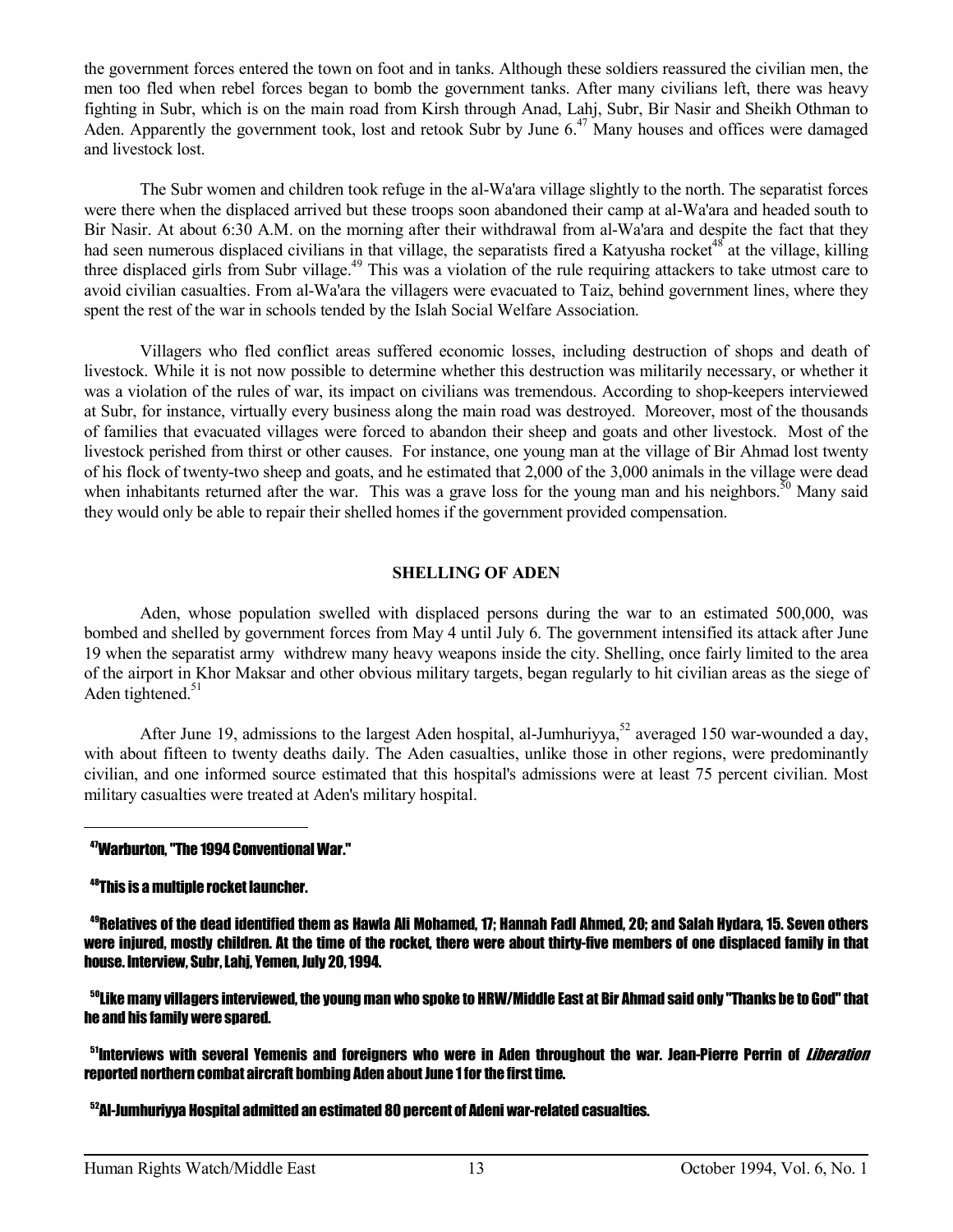By June 23, about 1,500 war-wounded persons had been admitted to all of Aden's hospitals, according to the ICRC.<sup>53</sup> The worst days were later, on June 23-25, when with more intense shelling over wider areas of Aden, the estimated average was 200 wounded and thirty dead per day. On June 30, al-Jumhuriyya Hospital estimated that its total war injury-related patients (including out-patients) had climbed to 2,900, plus 400 dead.<sup>54</sup> From these figures, the number of 405 killed and 2,707 wounded civilians in Aden may be roughly extrapolated.<sup>55</sup>

 Artillery pounded Aden each morning and from 5:00 to 10:00 P.M. nightly. During over three weeks of daily shelling, and especially after government troops overran Bir Ahmad north of Aden on June 24, many high rise apartments and other buildings in outlying suburbs such as Dar Saad, Little Aden (Barakah), Khor Maksur, Mansour, and Shaykh Othman suffered damage ranging from slight shrapnel marks to complete destruction. Residents of these districts fled into the Aden inner city districts of Crater, Ma'alla, and Tawahi (Steamer Point). Despite a government promise broadcast on Sana'a radio not to hit the densely-populated Crater and Tawahi districts, shells did fall there.

 Examples of events causing civilian casualties included the bombing of three houses in Khor Maksur near the airport, crushing about ten sleeping people according to neighbors, the bombing of the crowded vegetable *suq* (market) in Crater towards the end of the war, and the shelling of the Hotel Aden Movenpick on July 5 during fighting at the airport, when a French medical volunteer from Medecins Sans Frontieres in the MSF office in the hotel at the time was seriously injured.<sup>56</sup>

 The proportion and number of civilian casualties in Aden and the pattern of intensive shelling of urban areas crowded with displaced as well as residents indicates that, especially after June 19, government forces were not complying with their duty to take measures to avoid civilian casualties, and that this attack on Aden was indiscriminate<sup>57</sup>

## **DELIBERATE DESTRUCTION OF ADEN'S WATER SUPPLY**

 The preponderance of the evidence indicates that the water supply of Aden was a direct target of government forces, who deliberately damaged the water system and caused the cutoff of water to Aden, in violation of the rules of war.<sup>58</sup>  $\overline{a}$ 

#### <sup>53</sup>ICRC, "Special Appeal," p. 3.

<sup>54</sup>They were photographed and/or interviewed by members of the Aden branch of The Organization for the Defense of Democratic Rights and Liberties, a Yemeni nongovernmental human rights group.

<sup>55</sup>This is based on a projection of 4,150 casualties for Aden, of whom seventy-five percent were civilian, and a dead to all casualties ratio of 13 percent.

 $^{56}$ ICRC. "Update No. 4 on ICRC Activities in Yemen" (Geneva: July 7.1994): interviews with residents of the city.

<sup>57</sup>Protocol I, Article 51 (5) considers the following as an indiscriminate attack:

 (a) an attack by bombardment by any methods or means which treats as a single military objective a number of clearly separated and distinct military objectives located in a city, town, village or other area containing a similar concentration of civilians or civilian objects . . . .

 $^{58}$ Destruction of or rendering useless drinking water installations to attack civilians is a violation of Article 14, Protocol II of 1977 to the 1949 Geneva Conventions. Article 14 states:

 Starvation of civilians as a method of combat is prohibited. It is therefore prohibited to attack, destroy, remove or render useless, for that purpose, objects indispensable to the survival of the civilian population, such as foodstuffs, agricultural areas for the production of foodstuffs, crops, livestock, drinking water installations and supplies and irrigation works.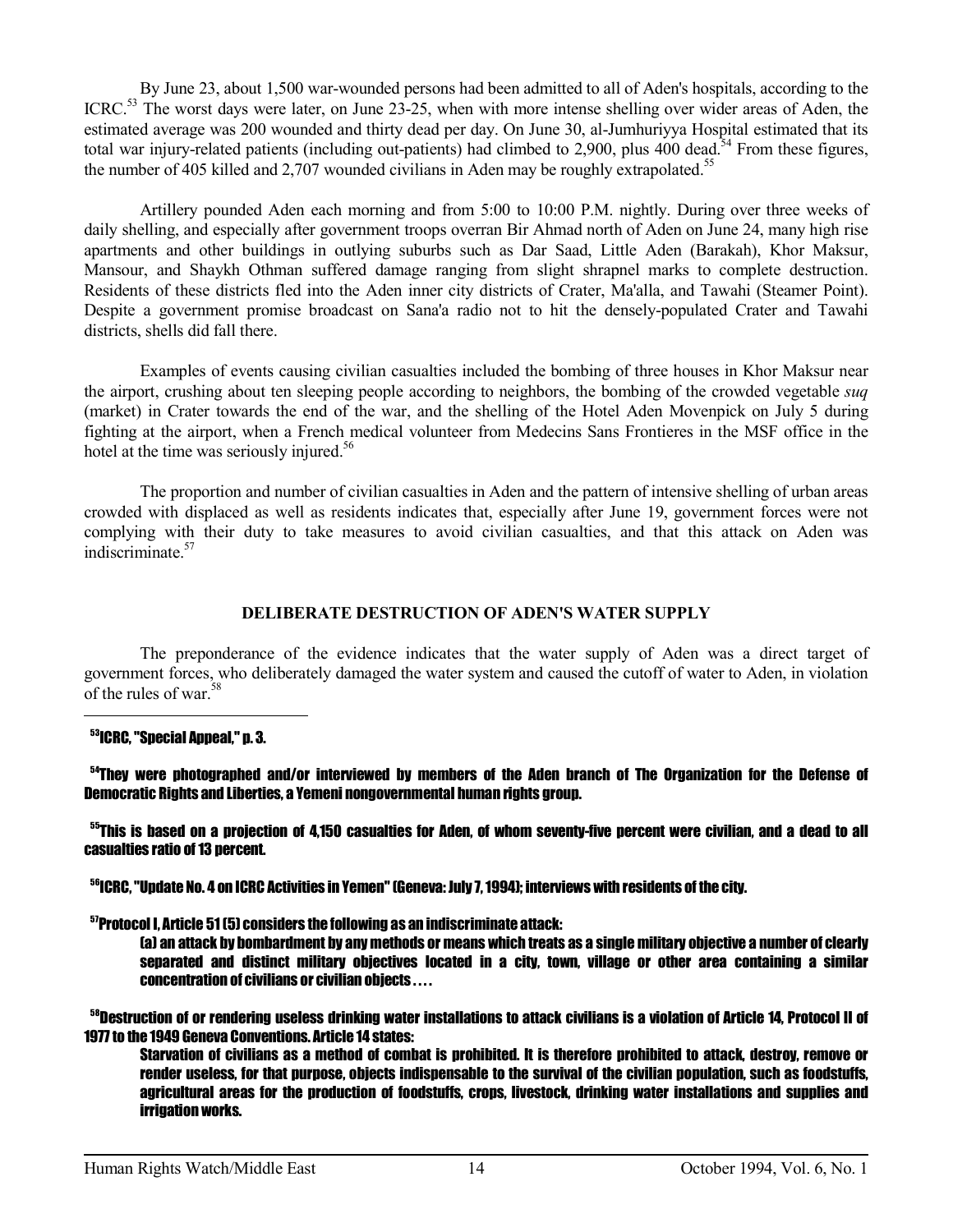Aden depends on water pumped in from several fields outside of the city: Abyan, Bir Ahmed, Lahj and Bir Nasir. At each field the water is pumped from wells into storage tanks. From there it is sent to one central pumping station at Bir Nasir, where it is stored and pumped on to Aden and its suburbs. Bir Nasir, south of al-Hawta in Lahj governorate, pumps 90 percent of Aden's water.

 As early as June 11, Aden's normal water supply was already affected by collateral shelling damage by both sides to wells and pipes in the greater Aden region; the director of the Bir Nasir pumping station said repairs could not be conducted because of on-going shelling.<sup>59</sup> None of this damage was repaired during the war. The water supply was cut off temporarily when the city's main electrical generators at Madinat al-Sha'b were hit by government forces. After that, three supplemental generators at Bir Nasir ran the pumps and water service was restored. The staff of the Bir Nasir pumping station had to evacuate the station because of the fighting. When they left, "fifteen days before the end of the war" (on or about June 23), the three generators were running in good order.<sup>60</sup> When the Bir Nasir staff returned after July 7, they found the three generators destroyed, apparently having been set deliberately on fire; they were not damaged by artillery, bombs or RPGs.<sup>61</sup> This was the direct and immediate cause of the cutoff of all water pumped from this station.<sup>62</sup>

 On June 27 Bir Nasir and the pumping station fell to government forces and on June 28 the Bir Nasir pumping station ceased to operate and water ceased to flow to Aden.<sup>63</sup>

 As a result of the damage to the water supply system after government forces took control, starting on June 28 half a million people in Aden had to rely on forty-four artisan wells in mosques as their sole source of water. People lined up in the sun to collect this water as frequent power cuts put even these wells out of action for hours on end. The water emergency continued into mid-July; Aden was cut off for over three weeks, and some of its suburbs, like Little Aden, longer.

 On June 29, the day after Aden lost its water supply, the ICRC appealed for a cease-fire starting June 30 so that it could assist in the water emergency, citing the danger of an outbreak of disease.<sup>64</sup> Although the parties agreed to a truce from June 30 until July 2 to enable ICRC water engineers to assess the damage at Bir Nasir,  $65$  the engineers never succeeded in reaching Bir Nasir either from Aden (across the front line), or from Taiz (through government-held territory). A journalist visited Bir Nasir June 30 "while [the government was] telling the Red Cross in Taiz it was too dangerous" and found it well behind the northern front lines.<sup>66</sup>

## <sup>59</sup>Eric Watkins. "Civilians bear the brunt of drive to capture Aden." *The Financial Times* (London). June 11. 1994.

<sup>60</sup>An Agence France Press reporter said from Aden on June 23 that "On the northern front the battle raged for control of the pumping station at Bi'r Nasir which provides Aden's drinking water supplies." Maher Chmaytelli, "Aden Spokesman Appeals for International Help," Paris AFP in English, June 23, 1994, cited in FBIS-NES-94-122 (June 24, 1994), p. 20. On June 24 that same correspondent reported from Aden that long queues had formed in Aden for well water although southern authorities managed to reconnect supplies "from the main pumping station at Bi'r Nasir . . . hit by northern fire several days ago." Maher Chmaytelli, "Northern Troops Keep Up 'Blitz,'" Paris AFP in English, June 24, 1994, cited in FBIS-NES-94-123 (June 27, 1994), p. 28.

 $<sup>61</sup>$ An RPG is a shoulder-mounted weapon designed to pierce tanks.</sup>

<sup>62</sup>Interview, Bir Nasir, Lahj, Yemen, July 24, 1994, and others in Aden.

63ICRC, "Update No. 4 on ICRC Activities in Yemen" (Geneva: July 7, 1994). On June 29, AFP reported from Aden, "Northern troops were also in control of Bi'r Nasir, 15 kilometres (nine miles) from Aden, where the city's only water pumping station is cited." "Fire Set to South's Only Refinery," Paris AFP in English, June 29, 1994, cited in FBIS-NES-94-125, (June 29, 1994), p. 17.

<sup>64</sup>ICRC, "Yemen: ICRC Appeals for Cease-Fire," press release no. 1780 (Geneva: June 29, 1994).

<sup>65</sup>ICRC, "Update No. 4 on ICRC Activities in Yemen" (Geneva, July 7, 1994).

**<sup>66</sup>The journalist wishes to remain anonymous.**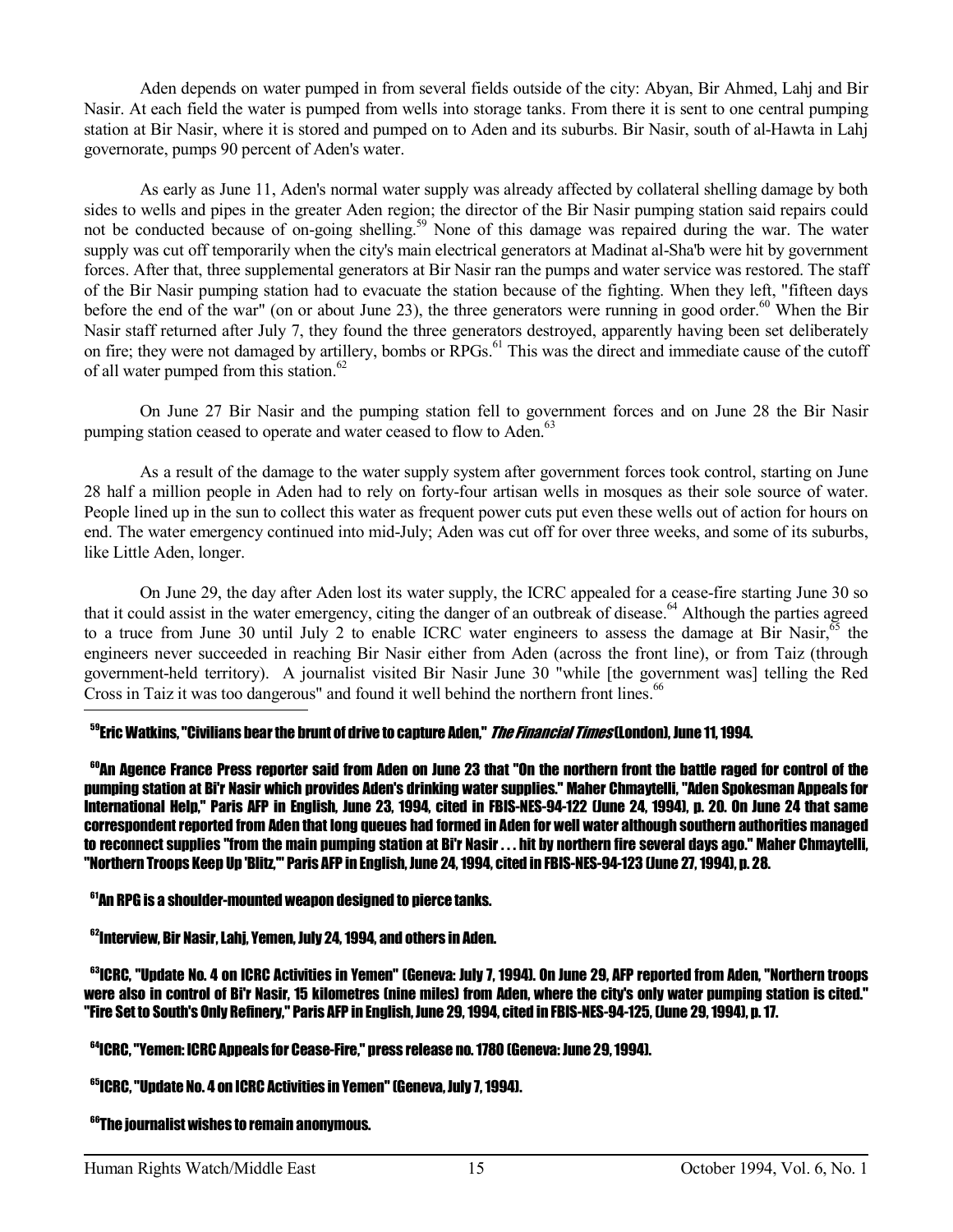HRW/Middle East's site inspection and interviews with employees revealed that before and during the war the generators were located in an unattached shed of tin sheeting. The shed and the generators were completely burned and beyond repair. There were very few bullet holes in the generators. The cable from the generators to the transformers was burned and the transformers were damaged. The cable for remote control of the wells feeding into Bir Nasir was broken. The gate and fence immediately around the pumping station showed no signs of battle or forcible entry. There was gunfire damage on the first floor of a house inside the small compound. A hole possibly caused by a tank gun or a rocket-propelled grenade (RPG) was blown in the second story of the building that housed the switches next to the generator shed and faced the generators. The large water tower above the station was empty; its tank had a gaping hole, probably from the same kind of gun, and the main pipe leading from the tank to the ground was broken in two places. Three large water storage tanks across the highway had been sprayed with automatic rifle fire and their water lost.

 Journalists visiting the site on July 2 saw the blackened shed and generators but no damage of any kind in the vicinity which indicated to them there had been artillery shelling, aerial bombardment or any military engagement between the parties at the site. The government soldiers occupying the pumping station told the journalists the damage was caused by separatist bombing from planes on June 30 which killed three soldiers. The journalists concluded instead that the shed and generators had been doused with petrol and set on fire.<sup>67</sup>

 Technicians at the station and elsewhere, who asked that their names not be used, concluded from the nature of the destruction that the damage to the pumping station was deliberate, not the result of cross-fire during battle or aerial bombardment.<sup>68</sup> In addition, they observed that everything had been looted in their absence, from the station's truck down to all spare parts and tools, making repairs more difficult.<sup>69</sup>

 Each side blamed the other for disabling the water supply system. Minister of Interior Yahya al-Mutawakkil said that the secessionists laid land mines at Bir Nasir and Bir Ahmad and in pipes along the causeway to Aden near the Aden Hotel "to give the international community reason to criticize the government."<sup>70</sup> A government source was quoted as saying that some of 156 explosives the separatists attached to parts of the pumping station exploded when government forces arrived, suggesting booby traps. A government soldier said "bandits" had vandalized it. The secessionists denied laying mines and accused government soldiers of sabotaging Bir Nasir to hasten the surrender of rebel forces in the besieged city of Aden.

 Based on interviews and inspection of the site, the damage was deliberate, not accidental, and not a collateral result of combat. Observers found it unlikely that rebel soldiers would deliberately destroy equipment vital to Aden's water supply just before they retreated into that city, one of the final remaining stronghold in southwest Yemen. Nor would there appear to be a motive for bandits to vandalize the generators.

 Retreating separatist forces reportedly did lay many if not all of the land mines that were said to have killed several technicians and prevented engineers from repairing twelve of Bir Nasir's thirty-two wells; the winds blew the sand away from several land mines near wells and exposed them to view, deterring repair crews. Military authorities were not giving priority to postwar mine clearance at this location, however, despite the continuing water crisis in

 $67$ Interviews by HRW/Middle East, Sana'a, Yemen, late July 1994. The journalists requested anonymity.

<sup>&</sup>lt;sup>68</sup>The damage to the pumping station at Bir Nasir was in sharp contrast to damage from shelling and bombardment in towns such as Subr, where rubble and jagged walls left the distinct visual evidence of battle.

 $^{69}$ The ICRC provided two new generators for the station, but the regular water supply was not restored even by the end of July because of the damage to the storage tanks, mining near damaged wells, the damage to other pumping stations such as Bir Ahmed, and the still undetected damage to pipes at many different locations by shelling.

 <sup>70</sup>Interview, Aden, Yemen, July 20, 1994.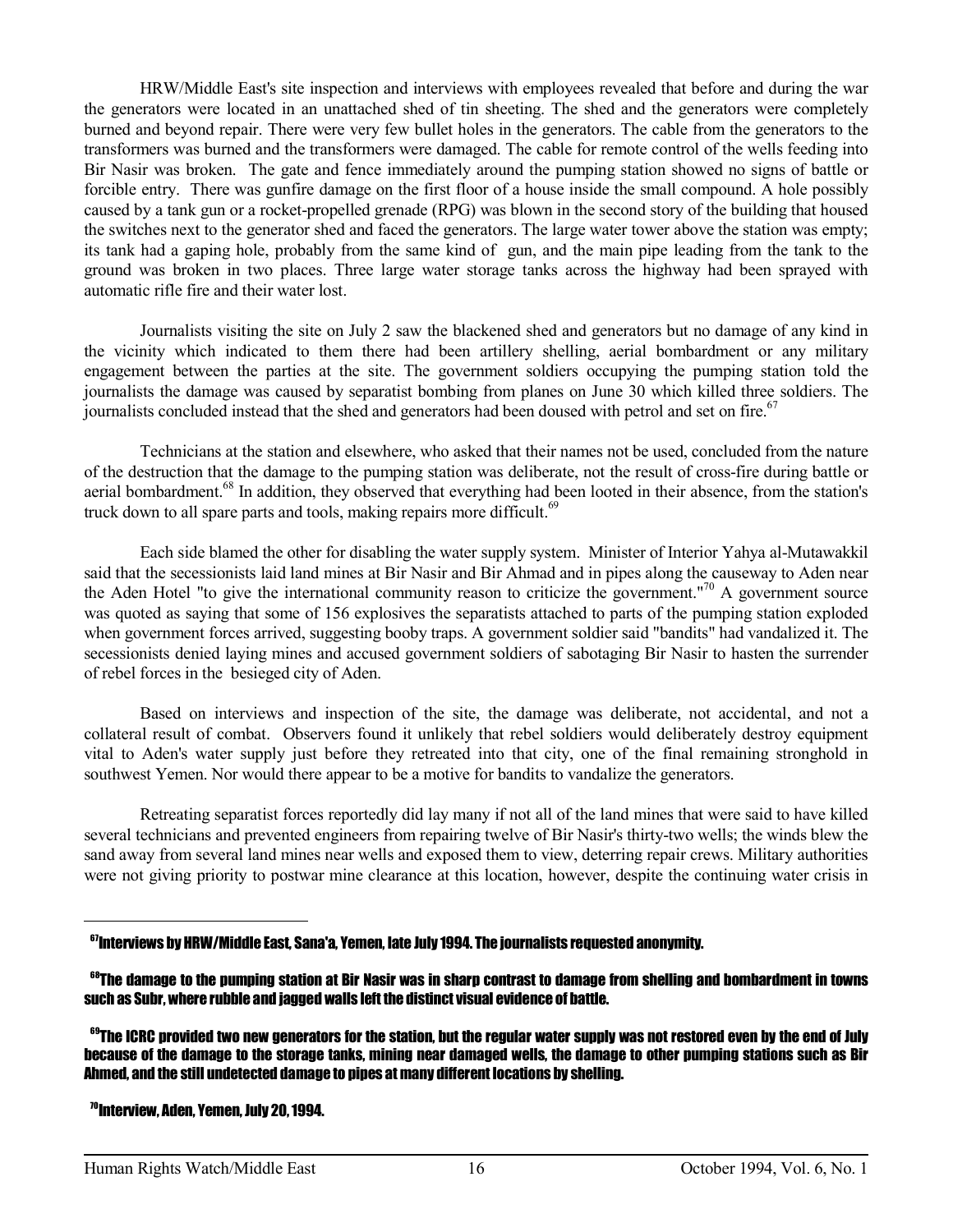Aden. The UN promised emergency landmine sweeping assistance.<sup>71</sup>

 At Bir Ahmad, a supplementary pumping and water storage station one hour northwest of Aden, there was also damage to both the machinery and the storage system. The two storage tanks had large gaping holes appeared to be caused by direct deliberate hits from weapons such as tank guns or RPGs. Debris in the area indicated fighting around the village (not visible from the station), and a rebel military base about one kilometer away (the base was visible from the pumping station). However, the gaping holes in the water tanks did not appear to be the result of battle but of other direct attacks as in Bir Ahmed; there was conspicuously little damage to the other structures at the pumping station.

## **PILLAGE**

 Pillage and extensive destruction of property not justified by military necessity occurred during and after the war, primarily in Aden after government forces gained control of that last rebel-held city, but also in many other cities that changed hands during the war.

## **Destruction and Pillage of Civilian Objects**

Pillage, which includes looting or taking booty or spoils of war, is forbidden by the laws of war.<sup>72</sup> This prohibition covers individual acts without the consent of the military authorities and also organized pillage. The ordering or authorization of pillage is forbidden, and the parties are obliged to prevent or, if it has commenced, to stop individual pillage. All types of property, whether private, communal, cooperative, state, or other, are protected, although the military authorities retain the right to requisition goods under certain conditions.<sup>73</sup> The purpose of this principle is to spare people the suffering resulting from the destruction of their real and personal property.<sup>74</sup>

 Destruction of property not absolutely necessary on account of military operations also is forbidden. Both pillage and unnecessary destruction are forbidden by customary international humanitarian law governing even internal armed conflicts.<sup>75</sup>

 Government soldiers and officers in Aden were observed by eyewitnesses in Aden to be engaging in extensive organized looting followed by pillage; they also failed to stop the civilian looters. It was separatist officials, however, who began the looting of Aden in the final days of the war, no doubt sensing imminent defeat.

 When the war was over many northern officials, foreigners, and others went or returned to Aden; those who arrived quickly observed looting by civilians and northern forces. Observers estimated that 25-30 percent of the looting was well organized and on a large scale; looters arrived in trucks and larger vehicles and loaded up equipment and machinery from the port and elsewhere, using cranes to lift the heavier pieces. Large numbers of vehicles were engaged in this effort even though there was a shortage of vehicles for the water emergency.

 The property destruction seemed to target mainly the records, property, and institutions of the former PDRY, now technically the property of the Republic of Yemen. This destruction was tolerated and often authored by government forces.

#### <sup>71</sup>Interview, UNDP Resident Representative Dr. Awni S. al-Ani, Sana'a, Yemen, July 31, 1994.

<sup>72</sup>IV Geneva, Article 33.

<sup>73</sup>ICRC, *Commentary on the IV Geneva Convention* (Geneva: ICRC, 1958), pp. 226-27.

 $14$  Ibid., p. 226.

—<br>—

#### <sup>75</sup>IV Geneva. Article 53: Theodor Meron. *Human Rights and Humanitarian Norms as Customary Law* (Oxford: Clarendon Press. 1989), pp. 46-47.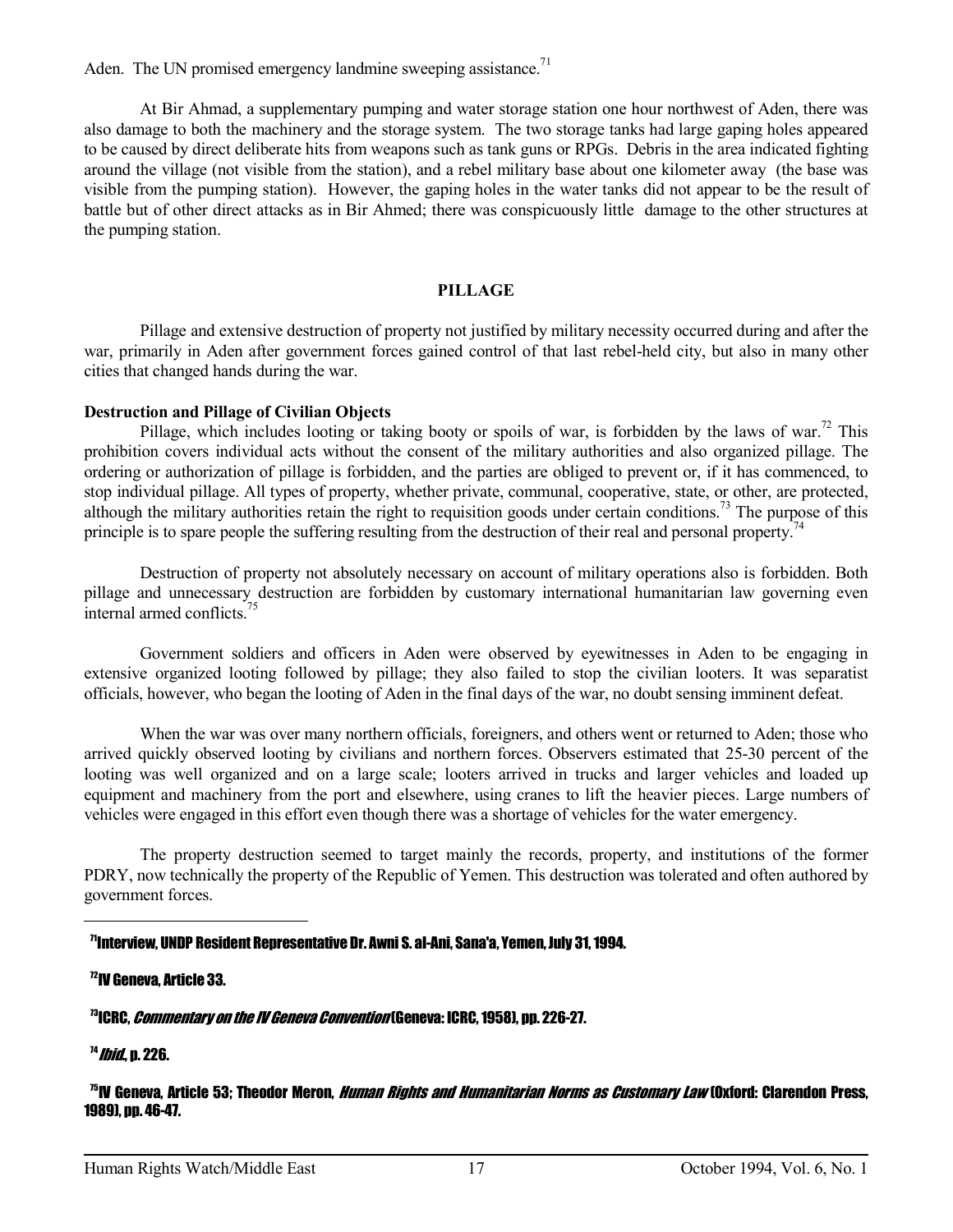A precedent for the destruction and looting of opposition political targets by government forces appears to have been established in the tank and mortar attack on the YSP headquarters in Sana'a on the morning of May 5. Five or six guards and two men working the press in the adjacent newspaper office were taken prisoner. The building was blown open with a large explosion and entered by men and boys who carried off doors, desks, office supplies, and Socialist campaign posters and materials. Security police later surrounded the complex, watching as it caught fire and burned.

 On the same day there were similar attacks on private homes of politicians allied with the south, including that of Mujahid al-Quhali, a northern Member of Parliament representing the al-Tashih (Correction) party.<sup>76</sup> He avoided arrest since he was then in Aden, but his male relatives and guards were arrested and the house was looted down to the electrical and plumbing fixtures. Similar targeted attacks are said to have occurred in other locations.<sup>77</sup>

 There was also looting when towns changed hands. At al-Ataq, center of Shabwa governorate, for instance, only two hospital mattresses remained by the time civilian government officials arrived. All Lahj hospitals were looted and inoperable half way through the war. In Mukalla, where there was no battle and no power vacuum, public offices, schools, and buildings were also looted. Vacated homes elsewhere, such as in deserted villages and bombed buildings on the outskirts of Aden, were occasionally robbed of small items such as gold rings, but they did not suffer systematic looting. It was not always possible to know who was responsible for each incident, but the frequency of the looting indicated a failure to prevent if not active encouragement of looting.

Pillage in Aden reached massive proportions in four waves between about July 4 and July  $14.^{78}$  The first stage of looting was carried out by separatist political and military leaders as they prepared to escape the city.<sup>7</sup> Many witnessed looting during the days before Aden fell; for instance, a journalist saw southern soldiers and civilians looting private northern businesses, including the large luxury Gold Muhur Hotel which was later re-looted by northern forces.

 In the second stage, guards and police throughout the city abandoned their posts before government forces entered on July 6-7. The police and guards, who effectively had served the separatist government, not only feared arrest by government soldiers, but also found it necessary to stay home to protect their personal property from looters. Seeing no impediment to theft, some displaced persons and Aden residents mobbed warehouses in the port and elsewhere, took tables and chairs from school houses used by the displaced, and generally helped themselves to whatever was available. About 7,000 tons of food was looted by soldiers and civilians from the U.N. warehouse at Dar Saad before the war ended, and on July 10 a relief official watched helplessly as women and children removed the remaining 1,000 tons of cooking oil.

#### $\eta$ <sup>n</sup>Interviews with evewitnesses, Sana'a, Yemen, May 6.

—<br>—

<sup>78</sup>The London-based Arabic daily *al-Havat* in its July 24, 1994 edition cited a "Yemeni report" that the plunder included the goods of 108 branches (offices or operations) of Ministries and public sector companies, eleven factories, thirty-five schools and educational facilities, and 1,200 vehicles, mostly government property.

<sup>79</sup>Attorney General Muhammad al-Badri accused the head of the Ma'alla police station and the then-governor of Aden, al-Siylli, of encouraging the looting of the commercial property of Sana'a merchants, and he claimed that other separatist officials ordered destruction of financial records that allegedly would document their past embezzlement. Interview, Sana'a, Yemen, July 28, 1994. Along with most other high-ranking government officials, al-Badri was in Aden for about two weeks right after the war ended. Separatists made almost identical claims of destruction of evidence in the aftermath of the war by individuals allied with the government.

 $^{76}$ As one of many shaykhs from the Bakil tribal confederation (which unlike Hashid does not have a paramount shaykh). al-Quhali had participated in a Bakil gathering near Amran in April that the government considered a provocation to war, according to a female relative.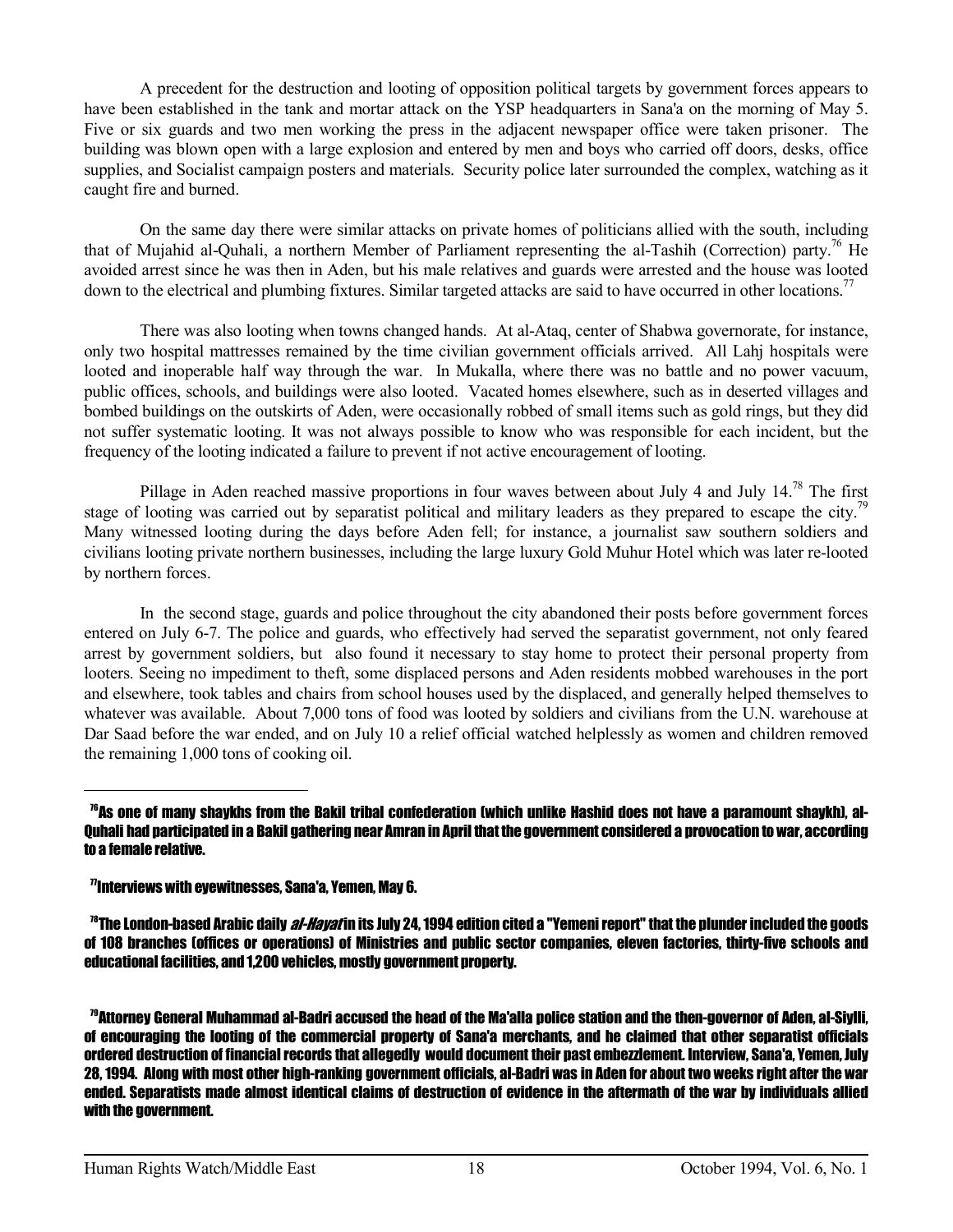From July 7 through July 10 or 11 was the third stage: thousands of government troops, volunteers, out-oftown looters and finally souvenir-hunters streamed into Aden. Some observed "food convoys" entering Aden, each truck carrying a few sheep and as many as ten armed men who used the sheep to bribe their way past checkpoints.<sup>80</sup> During this period no orders were given to halt the looting. No steps were taken by the government which controlled the city to restore order, although many northern officials were then in Aden. For instance, Judge al-Hitar of the criminal court in Sana'a and president of the Yemeni Human Rights Organization, arrived in Aden the day after the city fell and stayed three days, during which time he saw police and uniformed government soldiers looting public property, including buses belonging to a hospital.<sup>81</sup>

 In this wave, soldiers engaged in extensive looting and vandalism, specifically targeting government offices, public sector enterprises, Socialist Party offices and newspapers, and the vacated offices of international organizations. These were both looted and vandalized as soldiers and officers "requisitioned" equipment and furnishings and also deliberately wrecked files, electrical fuse boxes, and windows. At the palatial YSP headquarters, for example, the floors were thick with newspaper clippings, old YSP conference resolutions, calendars, and unreeled movie film, and the paneling and stained glass were punctured, probably by rifle-butt.<sup>82</sup>

 During the fourth and final stage, ending between July 14 and 11, soldiers opened fire on the few remaining civilian looters and set up dozens of checkpoints around town and on the highways with orders, finally, to confiscate stolen goods and unlicensed weapons. In some cases, however, checkpoint guards simply kept a proportion of the booty. Weapons, vehicles, air conditioners, desks, office and house/hotel furnishings and personal items flooded al-Rahida and other markets just north of the former border.

 The damage in Aden has been estimated initially by the U.N. at \$100-200 million dollars U.S., according to Yemeni officials. Specific sites and property looted include the UNDP, UNHCR, and Ministry of Health/WHO offices, the Ministry of Justice, the public textile factory, the cigarette factory (80 percent privately owned), the state-owned Seera Beer factory, the British, German, Italian, and Russian consulates, the offices of Elf Acquitaine and Canadian Occidental, the Chamber of Commerce, the offices of the Organization for the Defense of Democratic Rights and Liberties (a nongovernmental human rights group), Mansoura Prison (including the carpentry workshop), the administrative offices and many large warehouses of the Domestic Trade Corporation (a large state-owned trading company), all YSP and independent newspaper offices, the YSP headquarters, the Aden Movenpik Hotel, Gold Muhur and other private and public sector hotels, all of Aden's museums, the city's sanitation trucks, vehicles from Yemeni and international institutions, and all the docking facilities and warehouses at the port. The hospitals where ICRC delegates were stationed throughout the conflict were not looted on the inside, but all ambulances and other objects in the hospital courtyards were taken.<sup>83</sup>

 Some of the property later was recovered but much was lost to Aden forever. During HRW/Middle East's stay in Aden in late July, the delegation had occasion to see many people, including civil servants brought in from the north, complain to the police about looted property and buildings occupied by government soldiers or officers.

Although a few places, including two consulates, were entered forcibly while people were inside, almost all

 $^{\circ}$ On July 21, 1994, there were eleven prisoners in iail in Mansour Prison near Aden; all were accused of looting. One said he, and five other prisoners there, were from Ibb in the former North Yemen. They came to Aden after the government victory. Although admittedly armed, they had no problem passing through army checkpoints.

## <sup>81</sup>Interview, Sana'a, Yemen, July 25, 1994.

 $\overline{a}$ 

 $82$ The large four-story building is scheduled for use by Aden University. One hopes faculty and librarians will be permitted to reconstruct historical files without political interference.

 $^{83}$ Staff of donor organizations privately commented that they were offended by government requests to replace equipment the staff knew was looted by soldiers.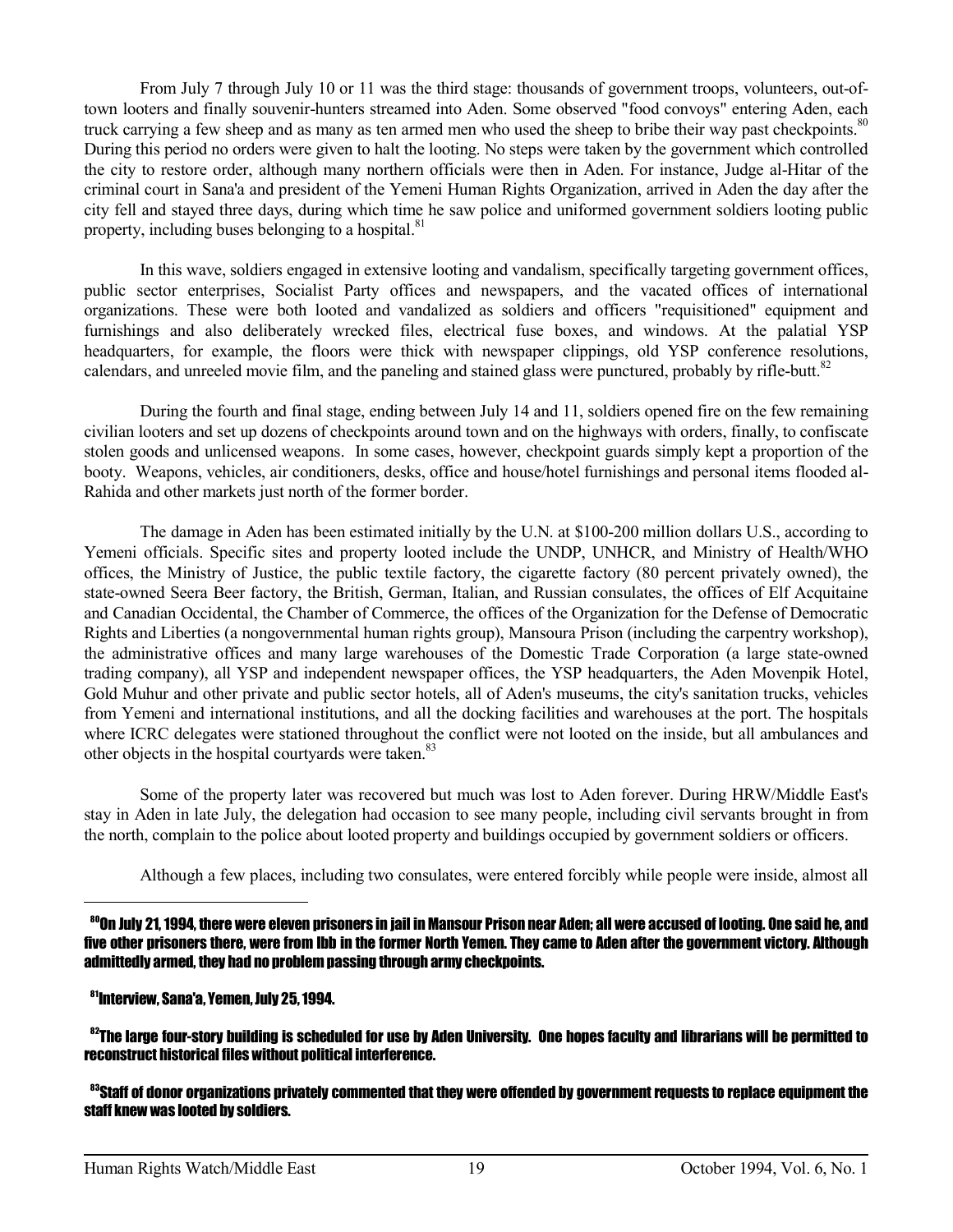buildings were empty of people when looted. A Pakistani family defended the al-Shams Motel simply by standing outside. There is no record of deaths during the looting. Many empty private offices were broken into and looted of valuable office equipment. Some private homes were burgled, but few were looted.

 The forty-year-old oil refinery at Little Aden had burned for days during the war, and later was looted extensively.<sup>84</sup>

 A group of office workers and mechanics at a public company vociferously complained to HRW/Middle East that they had come to work at 9:00 A.M. the morning the government soldiers entered Aden, but were prevented from entering their workplace -- even to retrieve their personnel files proving their employment and rights to pensions and other benefits -- by government soldiers standing guard. An hour and a half later they returned and found the building still guarded but on fire and surrounded by looted goods. They angrily accused the government forces of economic warfare and colonialism.

 The proportion of total damage committed by civilian Islamists, members of the Islah party, is probably relatively minor in light of the extensive destruction done by others, but it attracted attention because it targeted what they saw as symbols of decadence and Westernization: the Seera beer factor in Mansoura.<sup>85</sup> the Aden Movenpik Hotel, and liquor warehouses and private supplies.

 What appears to have happened at the Seera Beer plant is that the Islamist militants (identified by an eyewitness who called them "the bearded ones") arrived after the machinery had already been ruined by government soldiers.<sup>86</sup> A journalist who saw the fire was told by a government army colonel on the spot that government troops set the fire.<sup>87</sup> An opposition politician in Aden, Omar al-Jawi of the Al-Tajammu' Party, was told by local Islah Party members, in particular by parliamentarian Jaabel Jaiman, that they were proud to take credit for the burning of the beer factory and all the bottled beer in it.<sup>88</sup>

 Most of the smashing by Islamists of an estimated \$7 million dollars U.S. store of hard liquor taken from a government warehouse, and other liquor seized from private homes, took place in front of news cameras near the Gold Muhur Hotel. The looting of the Aden Movenpik Hotel<sup>89</sup> was far less thorough than of the Trade Corporation or Justice Ministry.

<sup>&</sup>lt;sup>84</sup>One journalist reported from Aden reported that two north Yemeni warplanes hit the refinery with cluster bombs sending a massive column of black smoke and flames hundreds of feet into the air. Eric Watkins, "Bombed Aden goes about its business," Financial Times (London), June 8, 1994.

 $85$ The Aden government, sensitive to northern war propaganda, announced near the end of June that the brewery, which netted \$8 million dollars U.S. profit in 1993, would be converted into a soft drink factory. It was the only brewery in Yemen. "Al-Bid Decree Turns Brewery Into Soft Drinks Factory," Paris AFP in English, Aden, Yemen, June 27, 1994, cited in FBIS-NES-94-124 (June 28, 1994), p. 37.

 $^{86}$ The plant had over eight multi-story vats and a large bottling operation. The plant and the vats had gaping holes in them, as from a tank gun or RPG.

<sup>&</sup>lt;sup>87</sup>Interviewed in Sana'a, Yemen, August 1, on condition of anonymity. He said the flames of the fire were eighty feet high and the smoke "created a second horizon." A reporter for the official *al-Thawrah* newspaper attempted to excuse the fire, claiming it began accidentally when gunfire "spontaneously ignited" the "alcohol in the beer." Interview, Seera beer factory, Mansoura, Aden, July 23, 1994.

<sup>&</sup>lt;sup>88</sup>Interview. Aden. Yemen. July 19, 1994. Discussions are now underway for conversion of the site to a mosque.

<sup>&</sup>lt;sup>89</sup>Alcohol was being served to the government officials living on the unlooted (but also unairconditioned) sixth and seventh upper floors of the Aden Movenpick Hotel in late July. The service elevator remained in operation, but the main elevator was said to have been mistaken for a safe and shot open by northern "volunteers."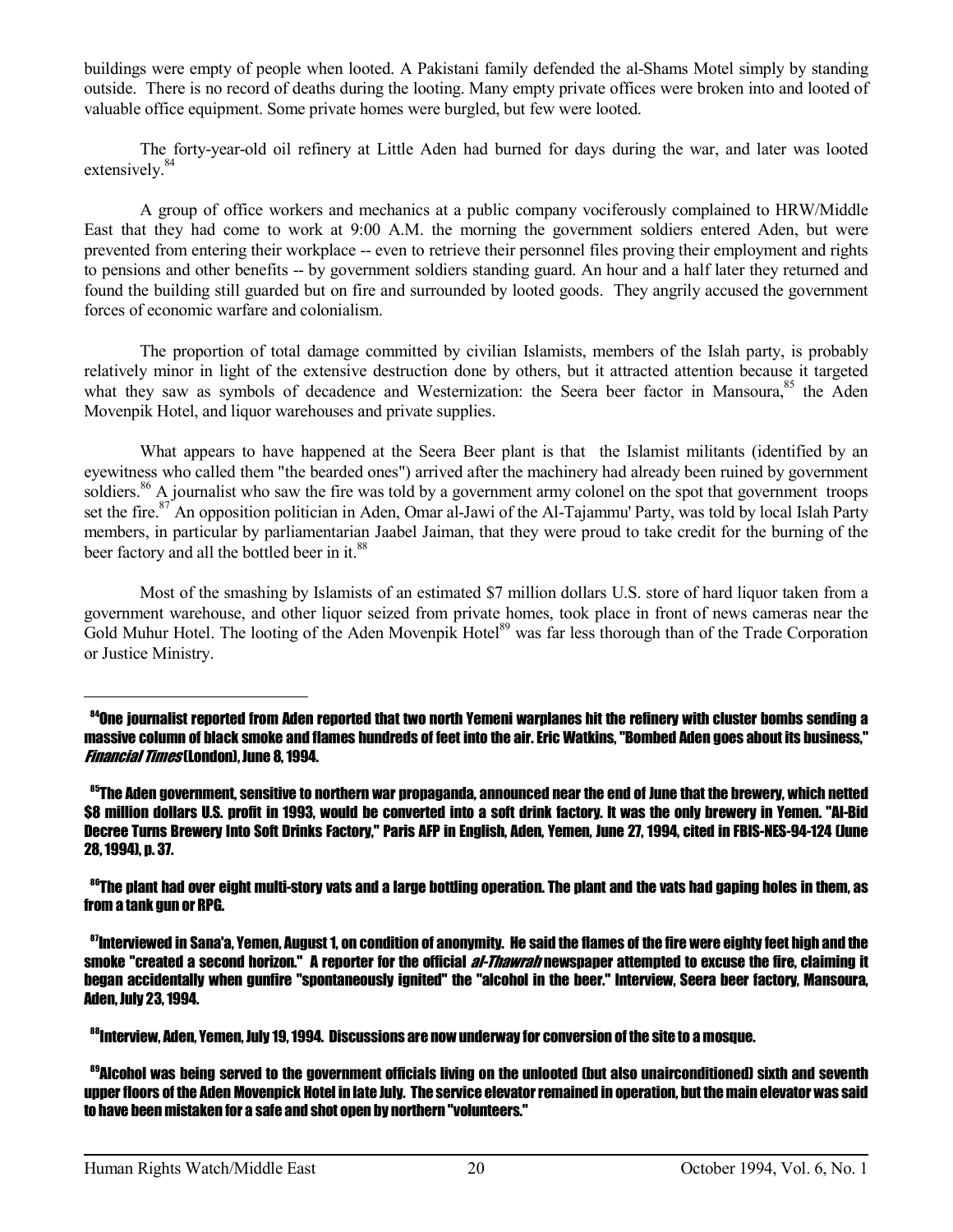After the looting spree subsided in mid-July, there were a few incidents of vandalizing directed at a few Christian churches and cemeteries and other non-Muslim places of worship $^{90}$  by unidentified people. On July 21, the cross was broken and a statue damaged by gunfire at St. Francis Church in Tawahi.<sup>91</sup> On July 15, men in a military vehicle demanded that the nuns at the Mother Theresa Home in Aden open the doors of the car shed and the church storehouse, but the nuns, who had a letter from the police promising protection, refused. Later, two Aden mosques reportedly were desecrated by Islamist militants.<sup>92</sup>

 In addition to the looting, some Ali Nasir supporters on their own initiative re-occupied forty to sixty villas in which they had formerly resided, including villas luxury already rented to international organizations like Swedish Save the Children and foreign oil companies.<sup>93</sup> Three judges have been assigned to give priority to the property issues raised by these cases. Typical of the confusion in post-war Aden were official statements on the problem, each varying widely from the next: the Minister of the Interior claimed the police have the authority to evict the Ali Nasir squatters without a court order. One judge said no one could evict them without an order and, because of looting, and destruction of Ministry of Justice property the courts had not reopened. A foreign national employed by an oil company complained to the police that he had an order awarding the company possession of a villa for which it had paid rent, but the colonel occupying it since Aden fell would not move out and no police or army official had the nerve to dislodge him.

 There was no evidence in late July of efforts to bring looters to justice as a means of complying with the duty to prevent and stop pillage. The Aden Justice Ministry and courts, still sorting through files strewn on the floor to identify what was missing or destroyed, had not resumed operation when the State of Emergency was lifted on July 27. The prosecutor's office was not yet functioning, and police stations were being run by new appointees and volunteers. Although ranking interior ministry officials at the Tariq camp in Aden claimed that about 200 persons had been arrested for looting, the officials were not clear about where the looters were being held. The Mansoura Prison, where we were first told to look, held a mere eleven prisoners detained after the main looting was over, including a fourteen-year-old boy and six men traveling together from a village in Ibb governorate. One assured us the Ibb group had seen no judicial officials but would be released "within a few days."<sup>94</sup>

During a visit to the Radfan army camp,<sup>95</sup> also suggested by the authorities as the place where looters might be held, the officer in charge said they had no looters but assured us that 200 looters had been transferred to police stations in Aden. At the Ma'alla police station, visited without appointment, we were told by those in charge that they did not have any looters in custody, nor had they ever received any looters, nor ever detained any looters, nor received "authorization" to use force to detain looters or prevent looting.<sup>56</sup> The Attorney General later said that sixty looters were arrested after being caught in the act, but they were released because it was unfair to prosecute so few

<sup>91</sup> See "Muslim Fundamentalists Said to Attack Aden Church," Paris AFP in English, Aden, Yemen, July 23, 1994, cited in FBIS-NES-94-142 (July 25, 1994), p. 35.

<sup>92</sup>Shaher Musa'bain, "A Showdown in Aden," *Yemen Times*, Vol. IV, Issue No. 35 (Sana'a: September 5-12, 1994), p. 1.

<sup>93</sup>The Ali Nasir supporters, defeated in internal YSP fighting in 1986, abandoned the villas the socialist government had assigned them in keeping with their government rank when they fled north to the YAR. After unification in 1990 the villas were privatized and the then-residents had the right to purchase them on easy terms.

<sup>94</sup>Interviews, Mansoura Prison, Aden, July 21, 1994.

<sup>95</sup>Interview. Radfan army base. Khor Maksur, Aden, July 23, 1994. Similarly, we were told there was a warehouse where looted goods could be claimed by owners, but not able to see it. At Radfan officers said all goods had been returned to their owners.

96Interview, Ma'ala, Aden, Yemen, July 24, 1994.

L,

<sup>90</sup>There is no Yemeni Christian community; churches serve the foreign community. The few remaining Yemeni Jews continue to be evacuated by an American committee that has pursued this project for several years; one group of about twenty-five Yemeni Jews from al-Rayda near Amran left as part of this program on August 2, 1994.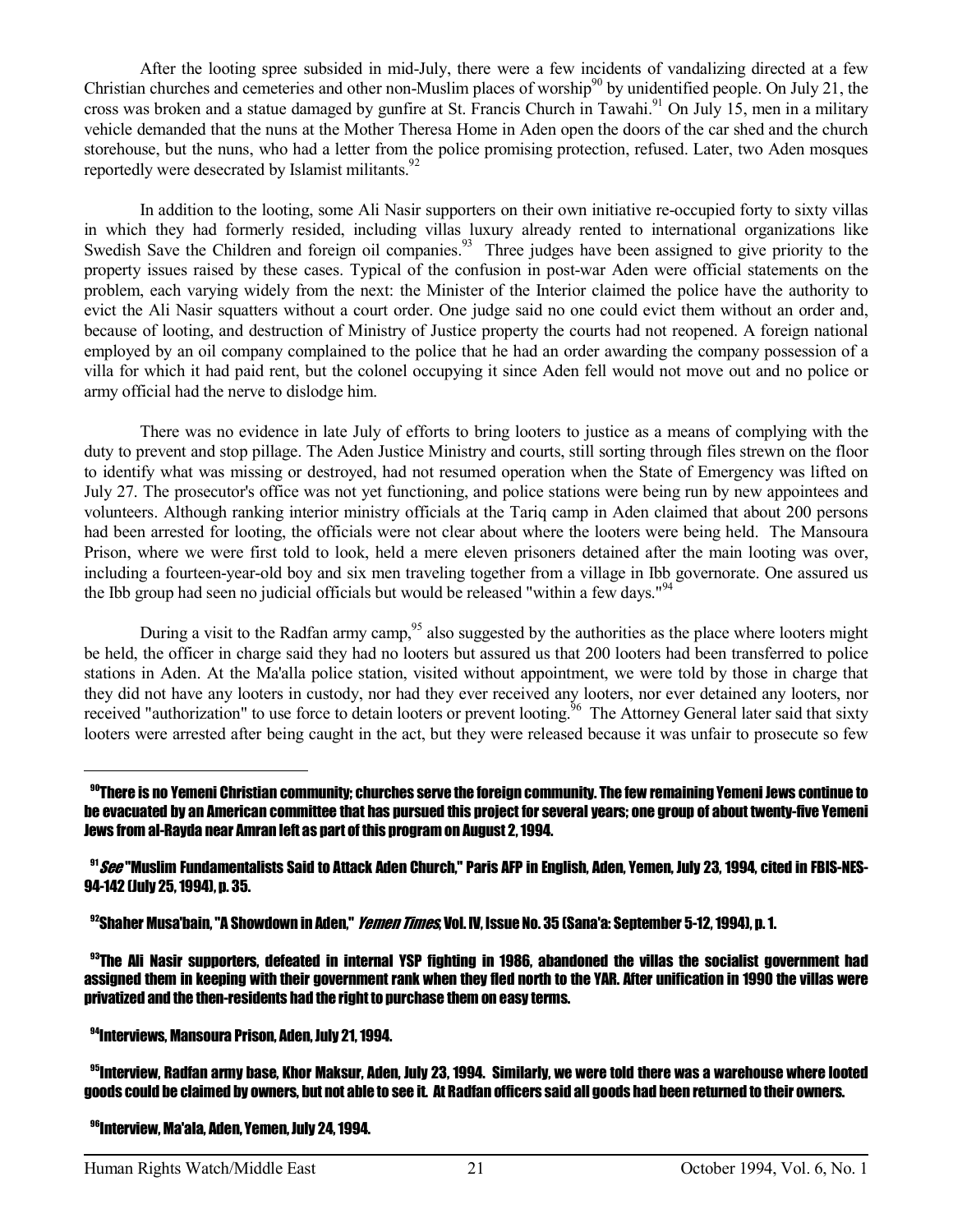among so many who participated in the looting. $97$ 

 Judicial authorities in Sana'a had brought to the government's attention, before the conflict ended, the need to take measures at the time of victory to prevent just the type of extensive looting and pillage that took place in Aden. Criminal court judge Hamud al-Hitar, also president of the Yemeni Human Rights Organization, held a meeting with the Ministry of Defense before the war's end and requested that special checkpoints be set up to prevent looting and a special tribunal be created to punish looters. He also personally asked President Salih to take extraordinary measures to protect public and private property. The president asked him to form a special court which started functioning at the beginning of June in al-Rahida, but it never received the full cooperation of the military so it was powerless.

## **DETENTIONS DURING THE CONFLICT**

 While the always-chaotic criminal justice system came to a halt during the State of Emergency, the security system continued to carry out political detentions. The old Central Security (amn al-Markazi) of the YAR and State Security (amn al-Dawla) of the PDRY had been proclaimed dissolved after unification. They were later officially merged into and replaced by a unified Political Security apparatus (amn al-Siyassi). In fact, although the security forces operated with less cloak-and-dagger intimidation after unity, both State Security and Central Security retained powerful networks of informants, armed troops, and unofficial prisons.<sup>98</sup>

 Between May 5 and July 7, security forces of both parties to the conflict detained hundreds of civilians suspected of sympathizing with the other side. To their credit, the parties accepted the ICRC's request that it be permitted to conduct repeated and confidential visits with persons detained in connection with the conflict. By June 23, the ICRC registered 2,834 military and civilian persons detained by both sides in connection with the war, and started to inform families of their whereabouts.<sup>99</sup> This ICRC notice to family members was particularly useful because security forces, ignoring their responsibilities before the war times, ordinarily do not advise a family of detention even when asked  $100$ 

## **DETENTIONS BY THE GOVERNMENT**

 Within days after the war began, there were reports of wide-spread arrests of civilians in Sana'a, Taiz, and Hodeida, mostly by what were referred to as government Political Security (*al-Amn al-Siyassi*) and Military Intelligence (*Istikhbarat askari*). Groups of soldiers entered homes in every part of Sana'a in search of "socialists" or "communists" and took dozens of persons into custody. Although authorities justified the detentions on the grounds that arrested persons were hoarding weapons or planning guerrilla warfare, no charges were presented to any court, and officials approached by relatives usually denied that family members were in custody.

A declaration of a State of Emergency by the Presidential Council in Sana'a on May 5 was made pursuant to

<sup>99</sup>ICRC "Special Appeal for the ICRC's operation in Yemen" (Geneva: June 23, 1994), p. 3.

<sup>97</sup>Interview, Sana'a, Yemen, July 28, 1994. He also noted that the general amnesty was not intended to apply to this crime.

 $^{98}$ This was so well-known and resented that it was the subject in a section of the Amman Accord of February 20, 1994, which provided for reorganization of the Interior Ministry so that the various security units, including Central Security, would be merged and under the control of the Ministry. Pledge and Accord Document, III, The Security and Military Aspect, para. 8, Amman Al-Ra'y, February 19, 1994, cited in FBIS-NES(Jordan)-94-035, February 22, 1994, p. 33.

<sup>100</sup>The ICRC had been providing the same notification service for the estimated 5,700 detainees it visited in seventeen places of detention from 1993-April 1994. *Ibid*., p. 2.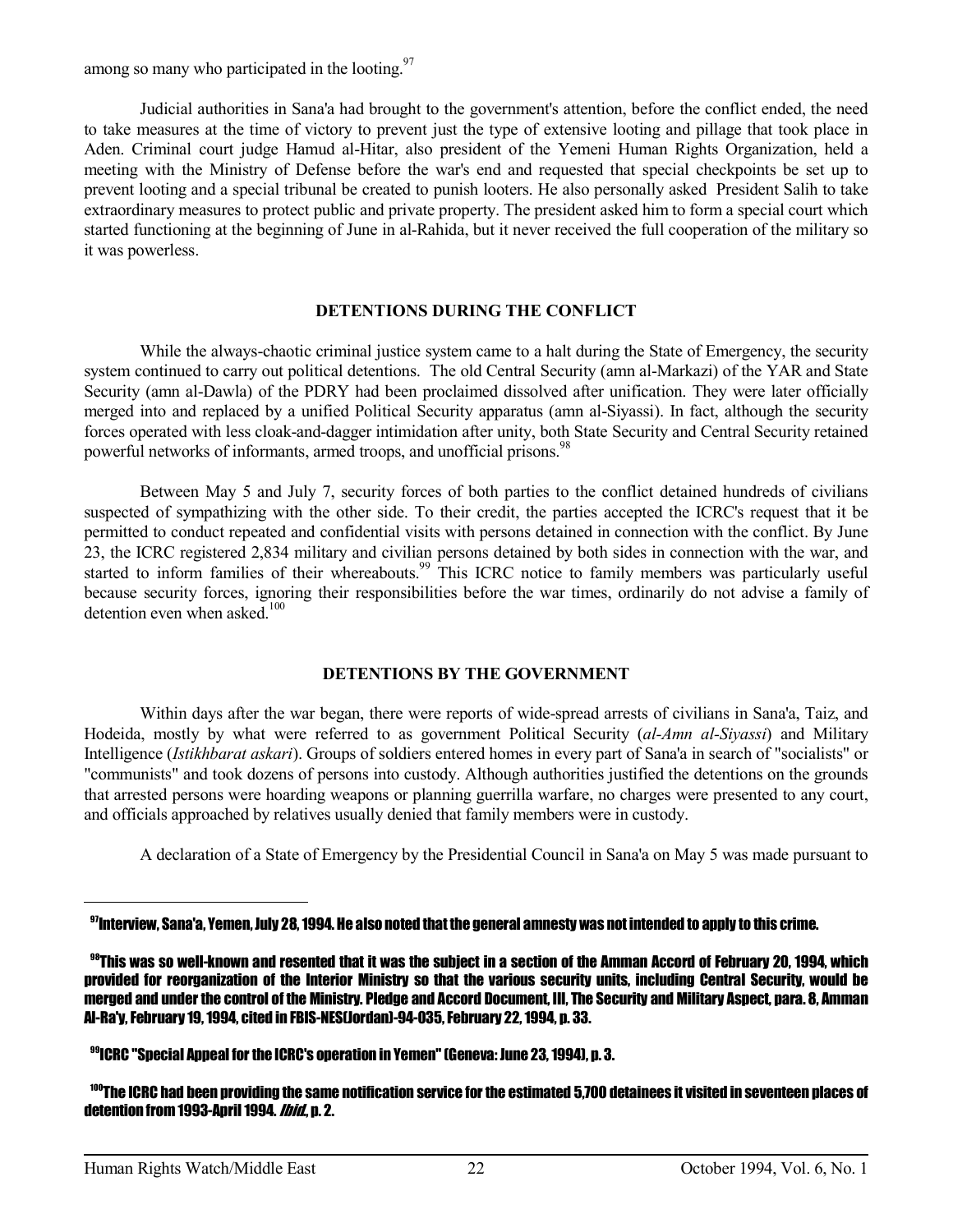a 1963 YAR law,<sup>101</sup> and it was approved by the compliant quorum in Parliament for an initial thirty days and two additional thirty-day periods before the Minister of Interior suspended it on July 27, a week before its scheduled expiration. $102$ 

 However, the provisions of the 1963 legislation or of the State of Emergency itself were little known: even among members of the judiciary, officials of the Ministry of Interior, and police officers there was confusion as to if and where the declaration of State of Emergency had been published, and as to its provisions.<sup>103</sup>

 The murky legal basis of the State of Emergency was exacerbated by the uncodified northern penal codes, the absence of any federal State of Emergency legislation applicable in the former PDRY even after unity,<sup>104</sup> and the customary impunity of police and especially political security forces.

 Those arrested during the State of Emergency had no legal protection whatsoever, no access to counsel or their families, and were not charged with any crime before a judge. Under Article 4 (3) ICCPR, acceded to on February 9, 1987, Yemen has the duty to "immediately inform" other states parties of its derogation from (or suspension of) any of the rights in that Covenant. It must provide notice by filing with the UN Secretary General. The notice must specify the provisions of the Covenant that are suspended. As of October, however, the UN Treaty Office, the place where such filings are kept, had received no notice of any derogation whatsoever from Yemen.

 The government therefore was obliged to respect the ICCPR rights to due process and freedom from arbitrary arrest (Articles 9 and 14), to free speech and assembly (Articles 19 and 22) and to be free from arbitrary searches of one's home (Article 17), among other rights. In addition to civilian detainees, there were thousands of separatist combatants taken prisoner. Most were released from a camp near Sana'a by July 27, after some "political indoctrination" (*tawjih al-siyassi*).

 Torture and ill-treatment of civilian and military detainees was widespread, according to Amnesty International.<sup>105</sup> These rights to physical integrity may never be suspended, even during war. Although several thousand detainees were released at the end of the conflict, perhaps hundreds remained in jail weeks after the amnesty was announced. The government since advised that they had been released.

 Available evidence shows a campaign of selective political arrests against mid-and-lower-ranking socialists, their allies, associates and employees, independent regime critics, and even their male family members during the war.

 Five armed guards, one guest, and two print-machine operators were arrested at the Central Committee of the YSP in Sana'a,<sup>106</sup> after being overcome by an army attack on that large building on May 5. They were not given

<sup>104</sup>Although the 1990 Constitution authorizes states of emergency, the necessary enabling legislation does not appear to have been passed by Parliament as would be necessary to fill in the broad constitutional authority.

<sup>105</sup>Amnesty International, "Yemen: Human rights concerns following recent armed conflict," AI Index: MDE 31/06/94 (London: September 1, 1994), p.4.

106They included Taha Hizam al-Maqtari, Muhsin al-Miswari, Yahya al-Miswari (guards) Naji Daifallah al-Maghrabi (guest), Jamal

<sup>&</sup>lt;sup>101</sup>Presidential Decree, Law 8 of 1963, governed states of emergency. Under the Yemen 1990 constitution, however, this law only applied to what was the YAR.

<sup>102</sup>About eleven of the fifty-six YSP members of Parliament remained in Sana'a after the war broke out.

<sup>103</sup>Anyone out after about 11:00 P.M. was liable to be stopped and searched at security checkpoints even before the war and the State of Emergency. The ban on weapons was unenforced and unenforceable, however, given widespread gun ownership. The city of Aden was different: since colonial days the law forbade handguns inside the city and even the *jambiyya* a dagger customarily worn by Yemeni men.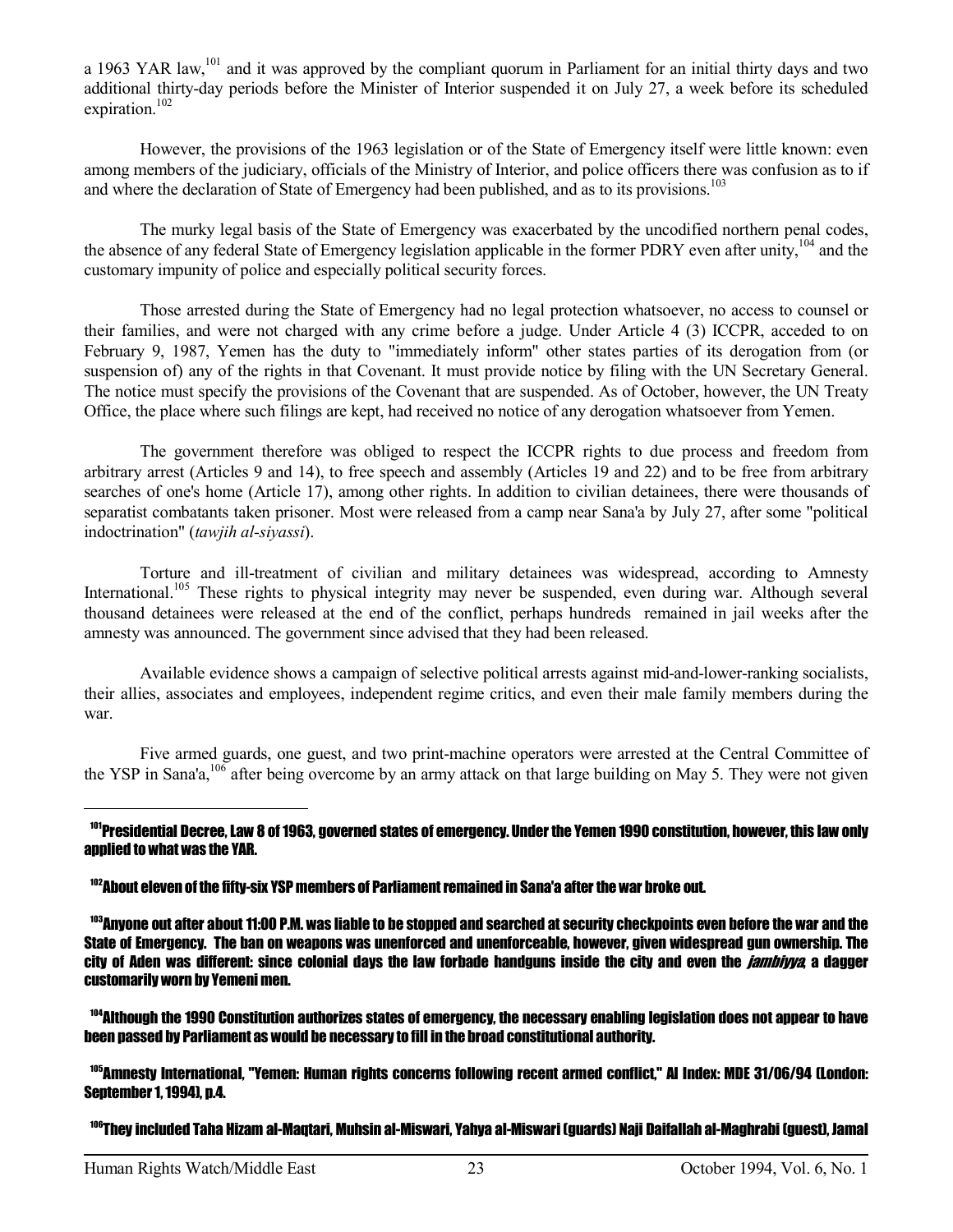an opportunity to surrender but were fired upon by tanks and other weapons.<sup>107</sup>

Nine persons were captured at the home of Mujahid al-Quhali<sup>108</sup> following an army attack on those premises on May 5. Like those detained at YSP headquarters, they remained in custody under the auspices of Military Intelligence<sup>109</sup> well after the end of the State of Emergency and long after the announced general amnesty. With one exception, they were held incommunicado and without charges until the end of the State of Emergency;<sup>110</sup> those arrested at the al-Quhali home, were released on August 25, not having seen the sun in sixty-two days.<sup>111</sup>

 Tahir Shamsan was a journalist with *al-Shoura*, a weekly newspaper belonging to a small liberal-Islamist party that had openly criticized both the YSP and the Sana'a government before the war.<sup>112</sup> At the end of May he was seized by two soldiers in broad daylight and taken to the ground floor of Political Security prison, where he was held with forty common prisoners ("criminals and crazy people," he called them) who had food brought by their families. He was interrogated by Military Intelligence about his finances, personal life, and associates; accused of being a separatist, a Saudi agent, and a critic of the ulema (religious scholars); and released after three days.

 'Ali Maqnun, YSP member and an employee of the Central Bank, was arrested at his home at 10:00 P.M. on Thursday, May 5, and taken first to the North Sana'a district security station, then to Central Security. The next day he and about 300 others were gathered at Political Security. He spent three days in a cell with about fifty other persons, both fellow YSP members and "youths from the streets," before being released with over thirty others.<sup>113</sup> His telephones remained out of order on July 31. The telephone in his family home in Hodeida was still disconnected on August 31.

 Muhammad Ghalib al-Khulaifi, a primary school teacher and YSP member, was imprisoned in solitary confinement by military police at the beginning of the war on charges of "storing weapons," although he said a latenight search of his home at the time of his arrest produced no evidence to support this charge. When he was released in early June, he discovered that his son also had been detained.

 The Minister of Interior, Yahya al-Mutawakkil, said that many were given arms by the separatists. According to al-Mutawakkil, the authorities detained those who possessed "weapons stockpiles."<sup>114</sup> Yemeni citizens

#### 'Abd al-Rahman Sallam and Shaqib 'Abd al-Hayya al-Mujahid (press workers).

 $107$  See Amnesty International. "Human rights concerns following recent armed conflict." p. 9.

#### <sup>108</sup>They included Yahya Mujahid al-Quhali (a sick, elderly

 $\overline{a}$ 

man), Muhammad Yahya Mujahid al-Quhali, Kamal Yahya al-Quhali (student), Amin Yahya Jahazar, Hussain Salih Jahazar, 'Abd al-Wasit 'Abdallah al-Quhali, Ahmad Ahmar al-'Amar, Naji Mansur al-Quhali, and Yahya Nasr al-Quhali (student).

<sup>109</sup>Probably in Dar al-Bashari prison, headed by 'Ali al-Sayyani.

 110The exception to the incommunicado detention was a twenty-five-year-old man taken from YSP headquarters, Jamal 'Abd al-Rahman Sallam, whose parents discovered his whereabouts from a soldier. On their third visit they said their son appeared to be "paralyzed" or at least immobilized, and his panic-stricken parents began visiting any Yemeni or foreign institution with the potential to help him. Interview, Sana'a, Yemen, July 27, 1994.

<sup>111</sup>Telephone interview with Muhajid al-Quhali, August 27, 1994.

<sup>112</sup>The paper belonged to the Federation of Popular Forces party. At the height of the mud-slinging in early 1994. *Sawt al-Ommal* and two Socialist organs published a list of the thirty-three top officers in Salih's army, all from his own tribe, Sinhan, under the title "Yemen's new royal family." The GPC's 22 May retaliated with names of southern officers from the districts of Radfan and Dala'. Then *al-Shoura* printed both lists side by side, on March 6, 1994, p.9.

<sup>113</sup>He had been tortured in security detention in the north in 1982 and said his treatment this time was much better.

114Interview, Aden, Yemen, July 20, 1994. His deputy in Aden, 'Abd al-Rahman al-Shahadi, explained that they eventually hope to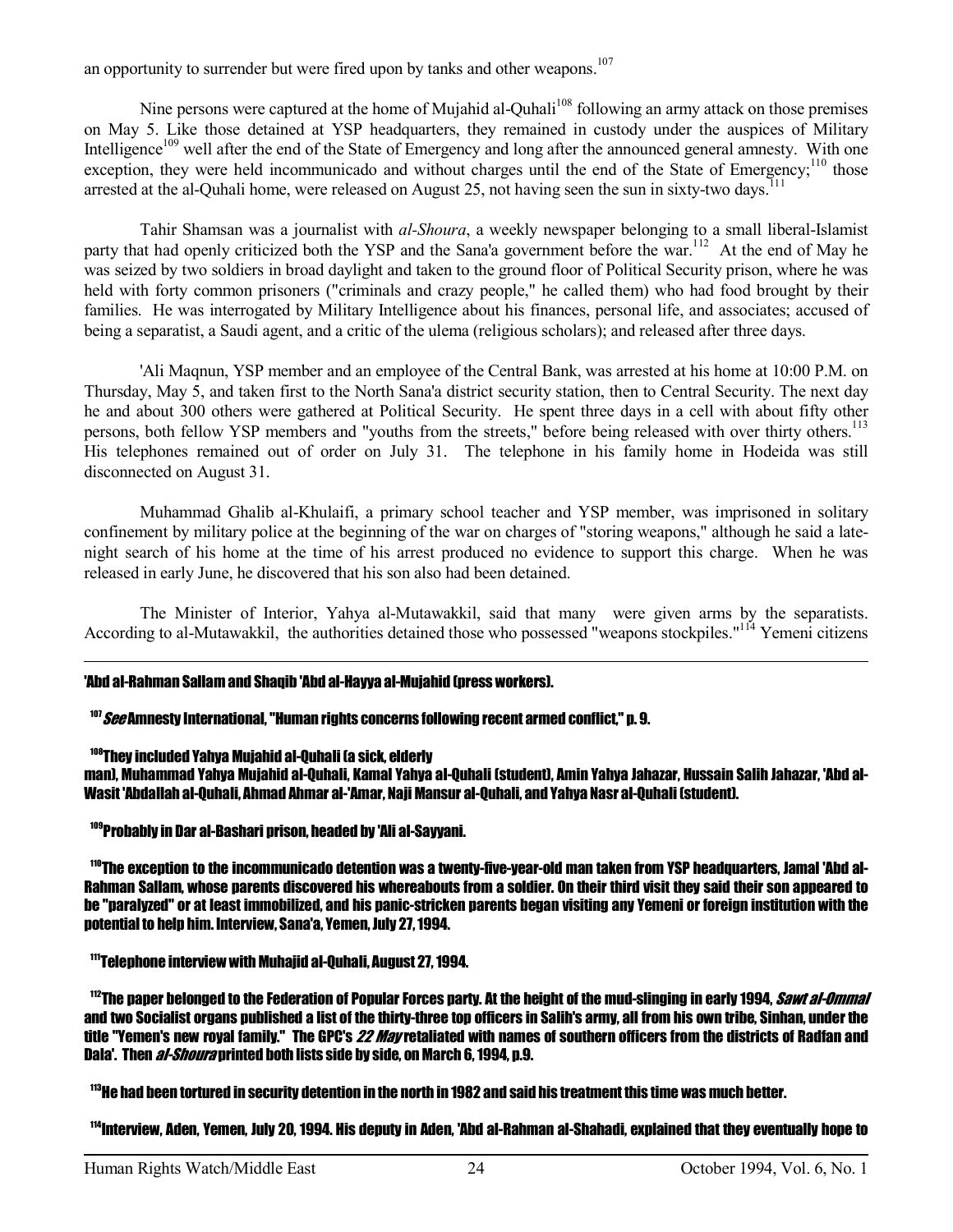fully exercise a right to bear arms: Yemeni politicians throughout the country customarily are accompanied by five or six armed guards each. Men often carry AK-47 Kalishnikov semi-automatic rifles at all times, except in Aden.

 Torture and ill treatment were committed by both sides during this conflict, according to Amnesty International. For instance, captured military personnel were said to have been tortured to force them to reveal military information. One such victim, Col. Muhammad Saleh al-Najjar, was said to have vomited blood and suffered acute kidney pains after being tortured by government Political Security forces in Ta'iz. Civilians also suffered abuse: Yahya Ahmed Ahmed al-Jahari, a YSP member, was arrested at his job in Sana'a during June 1994. He was detained in an underground cell, beaten, and kept in shackles for eighteen days.<sup>115</sup> Despite protests that shackling violates U.N. Standard Minimum Rules for the Treatment of Prisoners,<sup>116</sup> Yemen authorities admit that they still engage in this practice.<sup>117</sup>

 In conclusion, the government violated due process and physical integrity rights of detainees throughout the conflict.

#### **DETENTIONS BY SEPARATIST FORCES**

 At least several hundred civilians were arrested and held in detention by the separatists in Aden during the war, without charges against them or access to families or legal counsel. Those considered more important were transferred to Mukalla Prison. ICRC delegates visited 161 detainees in Mukalla and Sayun in early July, thirty-four of whom had been seen earlier in Aden.<sup>118</sup> Captured combatants were also held: government sources said 762 members of their Central Security (amn al-Markasi) were detained after their early military defeat in Aden, transferred to a prison camp in Mukalla, and released when Mukalla fell.<sup>119</sup> According to an eyewitness, the separatists held some 1,300 to 1,400 northerners, mostly common laborers, in army camps in and around Mukalla by the end of the war.<sup>120</sup>

 Scores of suspected Islamist activists had already been arrested in the south during 1993 and 1994 and remained in detention. Some were accused of assassinations or attempted assassinations of socialists, their political allies, and their families. $121$ 

 Because a separatist movement is not yet a state, it cannot ratify and is not bound by the ICCPR. The southern separatists are required as a Yemeni rebel force to comply with Protocol II's provisions forbidding

implement a gun-registration policy modeled on American laws: those who do not come forth will be charged with possessing unregistered weapons. These are ambitious plans, in light of custom.

<sup>115</sup>Amnesty International, "Yemen: Human rights concerns following recent armed conflict," pp. 6-7.

<sup>116</sup>Rule 33. "Instruments of restraint such as handcuffs, chains, irons and strait-jackets, shall never be applied as a punishment. Furthermore, chains or irons shall not be used as restraints."

<sup>117</sup>Interview, Minister 'Abd al-Karim al-Iriyani, Sana'a, Yemen, July 18, 1994.

<sup>118</sup>ICRC, "Update No. 4 on ICRC Activities in Yemen" (Geneva: July 7, 1994).

<sup>119</sup>Interview, Colonel al-Radhi, Tariq camp, Aden, Yeman, July 20, 1994.

 $^{120}$ Phone interview. August 26, 1994, with a person who left Mukalla just before government forces re-gained control of the city and wishes to remain anonymous.

 $121$ The YSP claimed that there were 150 political assassinations or attempted assassinations of its members, allies and their families since unity, and that the government failed to investigate these cases. The YSP did not document or even list 150 cases. The government investigated ten cases, including attacks on GPC officials. Some attacks which are a matter of public notice (including attacks on the relatives of the Vice President) were not investigated.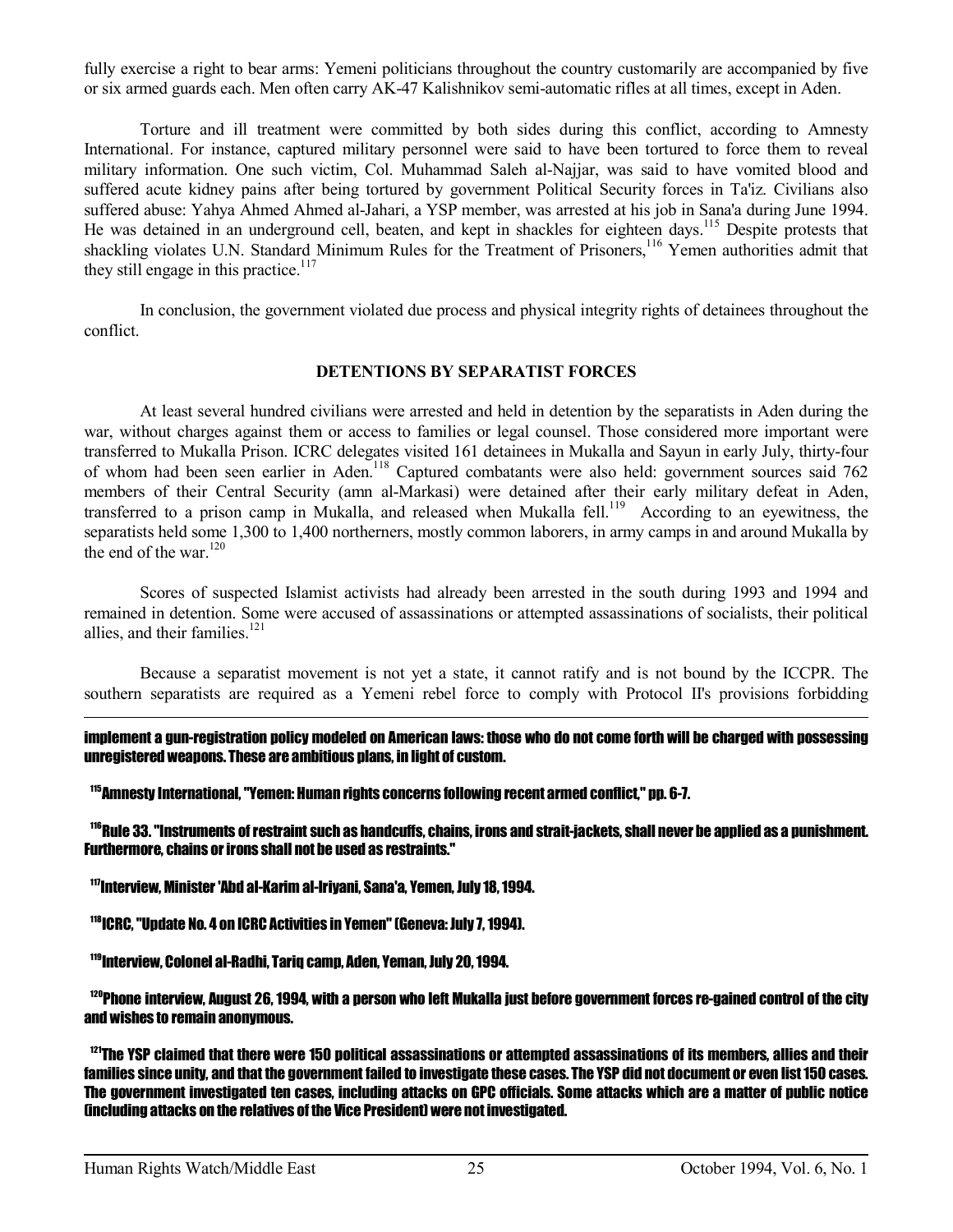mistreatment of prisoners (Article 4 (2)) and requiring due process during any trial (Article 6).<sup>122</sup>

 Some forty Somalis were arrested by the southern separatist authorities early in the war in Aden. As with the other detainees, no charges were brought against them. They were released from the notorious al-Fatih security prison after about forty days, after the intervention of the Somali Consul in Aden, and warned that next time they would be charged, sentenced, and perhaps executed. It appeared they were suspected of sympathy to unity and/or to radical Islamist movements. One Somali detainee reportedly was transferred to Mukalla Prison.

 One Somali said he was taken from his home on June 27 and brought to al-Fatih security prison in Aden where he was incarcerated with about 700 other men (mostly Yemenis) in one large cell. Soldiers on guard warned them not to converse among themselves. About 425 prisoners were moved from the cell, some to Mukalla. Others were arrested and there were no less than 400 in one cell.

 The cell had neither running water nor a toilet, but detainees were permitted to wash for prayer and pray in a courtyard. They were not permitted any personal visitors.

 From their appearance and behavior, the Somali detainee guessed that about 250 of the 400 Yemeni prisoners were civilian members of Islah, and the remainder Socialists.<sup>123</sup> Officers and soldiers from the al-'Amalaqah and Second Armored brigades, military police, and Republican Guard also were detained.<sup>124</sup>

 Sources in Sana'a claimed that their forces released as many as 17,000 prisoners in Aden and Mukalla after the war. Although this number seems exaggerated, it appears that in the confusion following the defeat of separatist forces, all prisoners in the south--political detainees, captured combatants, and common criminals--were released or escaped. $125$ 

## **PRESS FREEDOM AND THE POSTWAR DETENTION OF JOURNALISTS AND SCHOLARS**

 Freedom of the press was severely tested in 1992 when at least twelve newspapers and various journalists were tried for various violations of the press law, including quoting the president from unofficial sources. Some cases were dismissed, some resulted in acquittals, and some were never resolved.

 During the war, most of the two dozen Arabic language newspapers regularly on the newsstands closed down;<sup>126</sup> some were published on printing presses, such as the YSP press, which were looted and/or destroyed early  $\overline{a}$ 

 $122$ Had the Yemeni government properly derogated from its due process obligations under the ICCPR. It would still have been subjected to the less defined standards of Protocol II; the Protocol, however, is silent on the protection against arbitrary arrest.

 $123$ He concluded that those who prayed regularly were mostly Islah and those who "put their heads in their hands and wept secretly" were socialists. None were in military uniform.

 $124$ As a symbolic gesture of condemnation of the torture that had occurred in al-Fatih prison under the YSP. Presidential Council President Ali Abdallah Salih drove a demolition vehicle through the cells and announced that the prison would be converted into a public garden and playground. "Demolishes 'Torture' Prison," Sana'a Yemeni Republic Radio Network in Arabic, August 3, 1994, translated in FBIS-NES-94-150 (August 4, 1994), p. 22.

 $^{125}$ The prison guards at Mansoura Prison near Aden. which before the conflict housed from 200-400 prisoners and pre-trial detainees, said that the prison was shelled once during the fighting. When the government forces entered, they detained the prison director at a checkpoint. The prison guards were afraid they would all be arrested so they decided to go into hiding in Aden. Before they left, however, they released the prisoners rather than leave them locked up with no food or water -- the water to Aden still being cut. Interview, Mansoura Prison, Aden, Yemen, July 25, 1994.

<sup>126</sup>These included *al-Avyam. Sawt al-Ommal, al-Raay, al-Hau, al-Shoura, al-Tashih, al-Taiamma'.* Some of these were formerly printed on the YSP press, and others closed after offices were looted or editors arrested.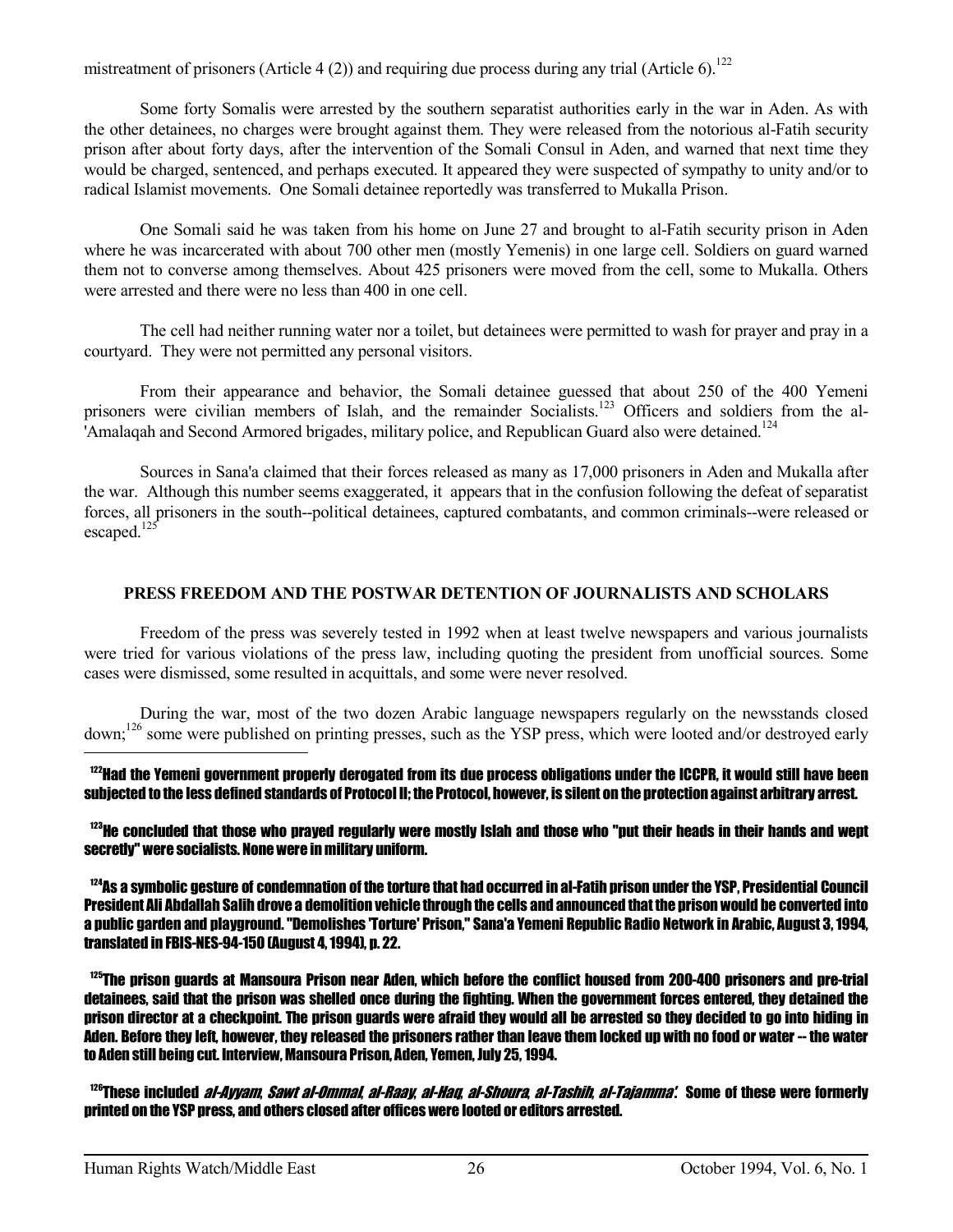in the conflict. After the war was over, several of the newspapers that were not aligned with the governing General People's Congress or its ally the Islah Party opened up under new, government-appointed editors who were stalwarts of the GPC or Islah.<sup>127</sup>

 The arrest without charges of at least fifteen journalists and other professionals in Sana'a on July 17 was another ominous post-war development. The government nevertheless continued to claim there was "freedom of the press."<sup>128</sup> These men were beaten up, accused of being against the government, and refused access to family and legal counsel before being released from two to six days after their detention. No charges were ever brought against them. At the time of the arrests Yemen was then being visited by delegations from two international human rights groups, Human Rights Watch and Amnesty International.

 Some independent newspapers nevertheless struggled to stay in print. The *al-Ayyam* paper, owned by a socialist, published twice after the war but was harshly criticized by the official and GPC papers. *Al-Shoura*, the organ of the Confederation of Popular Forces party, critical of both leaderships in the pre-war period, produced a few issues. The *Yemen Times* continued to print. But by October the government instructed all the printing presses still printing (Arabic-language newspaper) to cease doing so, and these independent voices were silenced. In October the government, through the press prosecutor's office, commenced criminal proceeding in Sana'a under the Press Law against *al-Shoura* and its editors.

 This censorship of the opposition press was foreshadowed by the July 17 crackdown on over fifteen journalists and others. Those arrested had participated in a seminar sponsored by the English-language independent weekly paper *Yemen Times* at the Sheraton Hotel in Sana'a on July 14, 1994. The paper's editor and organizer of the seminar, Dr. 'Abd al-'Aziz al-Saqqaf, an economist, had been briefly detained early in the war for publishing allegedly inflated casualty figures. He subsequently praised the restoration of unity in the *Yemen Times*. He invited journalists from all three major parties and a number of smaller parties, plus a few independents, as was often the practice in pre-war Yemen, to present papers on the "The Future of Yemen," at the July 14 seminar. After agreeing to participate, the GPC and Islah presenters did not attend, but the audience included other members of the press, Gulf diplomats, foreign researchers, and Yemeni scholars.

 Formal presentations of papers were followed by a lively discussion. A Gulf diplomat who attended said he heard "nothing mildly treasonous" and "a lot of generalities."

 On July 17, over fifteen seminar participants were taken into custody for up to six days. Professor al-Saqqaf and Ahmad al-Saufi were taken from their homes late at night, held in solitary confinement, handcuffed, beaten, kicked, and bruised, and released the next evening. Al-Saufi, a well-known Socialist journalist, worked at the Prime Minister's office, was recording secretary to the Dialogue Committee, is a member of the Writers' Guild and the journalist syndicate, and has published a book on political violence in Yemen.

 Others arrested in their homes included *al-Shoura* editor 'Abdallah Sa'ad and Ezzidin Said of the Writers' Guild, the Sana'a Amnesty International group, and *al-Jumhuriyya* newspaper of Taiz. Two others who were captured on the street in daytime were Numan Qaid Saif, editor of *al-Watan* magazine and contributor to the newspaper of the Tajamma' party, and Abd al-Rahman Saif of the YSP paper *al-Mustaqbal* and the staff of the Ministry of Local Administration.

 Dr. Muhammad al-Mikhlafi, a pro-unity northern socialist researcher at the Yemen Center for Research and Studies, was "kidnapped," he said, by men in civilian clothes while leaving his office to buy a cold drink. Trained as an attorney, he asked for a warrant of arrest but was given none. He was confined, like his colleagues, in a one and a half by two meter solitary cell underground in the Political Security complex on Jibuti Street, where he was fed

#### $127$ Most notably, the former YSP-edited daily, 14 October, began publishing after the war under a newly appointed government editor.

 $^{128}$  26 September, July 28, 1994, p. 1 and p. 7, where "freedom of the press" is balanced against "responsibility of the press."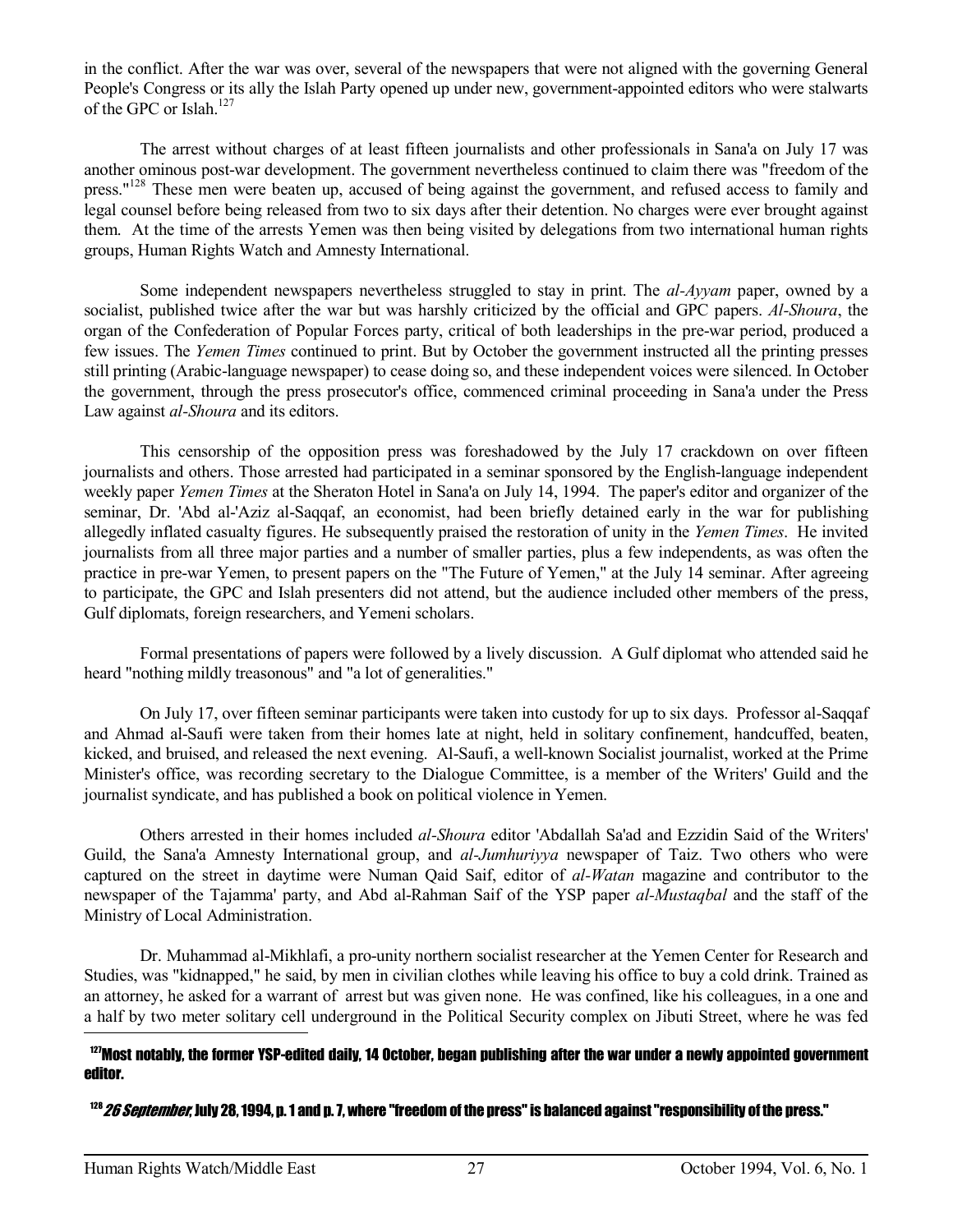"prison bread" (*quddam*), water, and some grease. He was the last released, at 9:30 P.M. on July 22, blindfolded. The Ministry of Interior initially denied to his wife that al-Mikhlafi was being held, but on the third day of his disappearance she received a confirmation of his detention from the President's Office.<sup>129</sup>

 The security forces appear to be continuing operations independently of the rest of the criminal justice system. These arrests prompted condemnation from Judge Hamud al-Hitar a member of the GPC who denounced them in interviews with Voice of America and Human Rights Watch. Attorney General Muhammad al-Badri, who said he had no prior notice of the arrests, assured Human Rights Watch that with the end of the State of Emergency such extra-judicial detention would be absolutely prohibited.<sup>130</sup> Supreme Court Chief Justice Muhammad al-Hajji, also disclaiming prior knowledge of the seminar arrests, stated unequivocally that there were and would be no special courts and all detainees would be brought to trial under the constitution and the  $\text{law}$ .<sup>131</sup>

 A week after Al-Saqqaf published a first-person account of his detention on the front page of the *Yemen Times*, security officers again raided, but did not close, his offices.<sup>132</sup> Unlike the *Yemen Times*, most other independent, small party, and socialist newspapers had stopped publishing. Several lost their print facilities after destruction of the YSP presses in Sana'a May 5 and in Aden around July 10,<sup>133</sup> but others were discouraged by the arrest of the *al-Shoura* reporter in May, the fire-bombing of the Aden offices of *Sawt al-Ommal* in late June, and other forms of intimidation.<sup>134</sup>

 Several faculty members, journalists, and writers interviewed said they felt the need to exercise selfcensorship because some who have conspicuously abstained from praising the government but have taken no other action, have been labeled "secessionists."<sup>135</sup> Homes and individuals have been placed under surveillance. Phone lines are selectively cut.

## **DETENTIONS BY ARMED MILITIAS**

 Several people suggested that armed militia belonging to the Islah party had stepped into the vacuum of authority in post-war Aden and other places in south Yemen, having occupied police stations and begun to perform police functions according to their own vision of what the law should be.

 Omar al-Jawi, a leader of the independent Al-Tajammu' Party in Aden, and member of the Organization for the Defense of Democratic Rights and Liberties, was among many in Aden who watched Islah members take over Aden police stations in the early days after the government's victory. Salem Muralaz, a teacher and Islah party leader in Aden, among others, donned a uniform and ejected the few regular police still in the Crater police station after

#### <sup>129</sup>Interview, Sana'a, Yemen, July 27, 1994.

#### <sup>130</sup>Interview, Sana'a, Yemen, July 28, 1994. The State of Emergency ended the day before this interview.

#### <sup>131</sup>Interview, Sana'a, Yemen, July 27, 1994.

 $^{132}$ Several Yemeni observers suggested that the English language *Yemen Times*, read by the ex-patriate and diplomatic community, is tolerated -- just barely -- because it gives foreigners the illusion that freedom of the press continues; the *Yemen* **Times of course is inaccessible to the general public.** 

<sup>133</sup>Several papers too small to own their own presses used the YSP press; the GPC/government presses also printed some independent papers.

<sup>134</sup>Asked why they halted production, four publishers, interviewed separately, all gave the same response: "Do you really think we can publish in this atmosphere?" On cases brought by the Press Prosecutor under the 1990 Press Law before the war, see Sheila Carapico, "Freedom of the Press in Yemen," *Yemen Times*, October 24, 1993.

#### <sup>135</sup>All requested anonymity.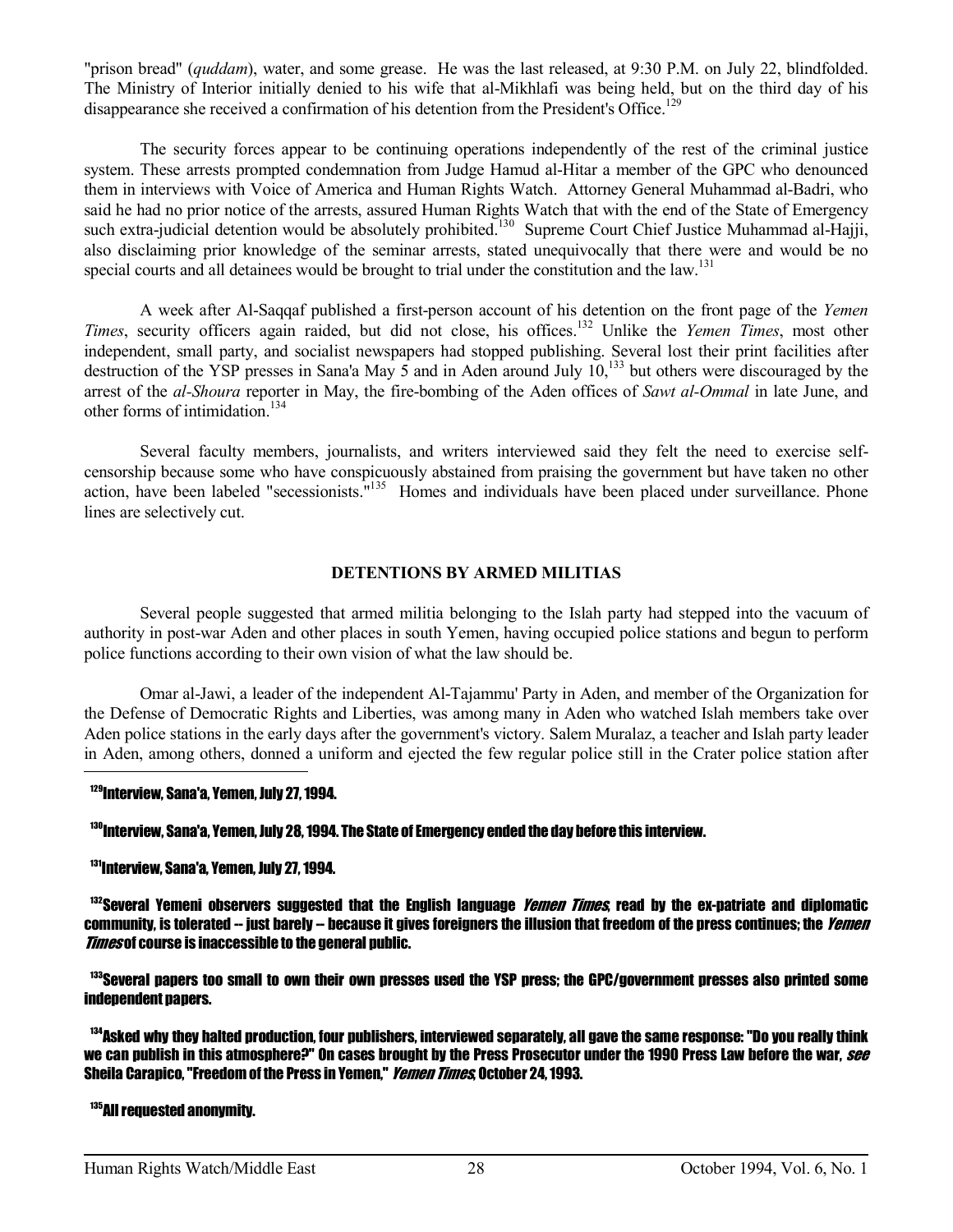removing their weapons.<sup>136</sup> Amnesty International received reports that this militia held detainees in secret places of detention.<sup>137</sup> Yemen has a long history of "private jails," primarily run under loose tribal authority; none of these private jails are legal but the central state authorities have not had total success in their attempts to monopolize the function of incarceration. The Hashid shaykh, al-Ahmar, who is also head of the Islah Party, has long had private prisons in the north.

 Yemen's prison system has been the focus of intense public debate since unity, with press and human rights organizations' exposes of ill treatment leading to public demands for reform.

 The tendency noted after the war, however, of additional private parties such as the Islah militia exercising police and jail functions is a step backward for the police as well as the prison system.

 As of August, apparently no measures have been taken by the government to stop these activities and prevent nongovernment groups from exercising functions which are in the exclusive jurisdiction of the police.<sup>138</sup>

## **DEATH PENALTY**

 On July 29, 1994, five convicted criminals were executed after their death sentences were confirmed by the Presidential Council, the ultimate appellate authority in such cases. At the same time it confirmed the death sentences of another nine men.

 All fourteen had been convicted of common crimes in the YAR before unity in the 1980s. At the time of these convictions, the use of false testimony and statements extracted under torture was a widespread practice and therefore there was a likelihood of miscarriage of justice in these cases,  $139$  especially since the death penalty is an irreversible punishment. There are perhaps 1,000 other persons who were condemned to death in the YAR during the same period, whose punishment awaits confirmation by Salih.

Among those under death sentence is Mansur Rajih, a NDF member convicted of murder<sup>140</sup> believed by Amnesty International to be a prisoner of conscience detained solely for the non-violent expression of his political beliefs.<sup>141</sup>

 A group of over sixty NDF members were detained during the 1980s; many were convicted after trials in which they were denied access to legal counsel either during pre-trial detention or during trial. Even when counsel was available to some, the defendants were denied the right to call witnesses on their behalf or to cross examine prosecution witnesses. Many were convicted based solely on "confessions" extracted under torture or duress. Some

 $138$  Ibid.

 $\overline{a}$ 

<sup>140</sup>According to attorney Ahmad al-Wada'i and Judge Naguib Shamiry, both familiar with the case, interviewed in Sana'a, August 1993.

<sup>141</sup>Amnesty International. "Yemen: Unlawful detention and unfair trials of members of the former National Democratic Front." AI Index: MDE 31/04/93 (London: August 26, 1993).

<sup>&</sup>lt;sup>136</sup>Salem Muralaz was personally known to Omar al-Jawi: Morales had been arrested by the Aden separatist authorities during the war. Al-Jawi intervened on behalf of him and others and they were released from jail. Interview, Aden, Yemen, July 19, 1994.

<sup>137</sup>Amnesty International, "Human rights concerns following recent armed conflict," p. 6.

<sup>&</sup>lt;sup>139</sup>*Ibid.*, pp. 12-13. Judge Hammud al-Hitar of the Criminal Court and Judge Naguib Shamiry of the Supreme Court discussed the absence of a criminal code (there is a 1979 draft that reflects customary law) and exceptions in the application of the criminal procedures law with Ms. Carapico on several occasions.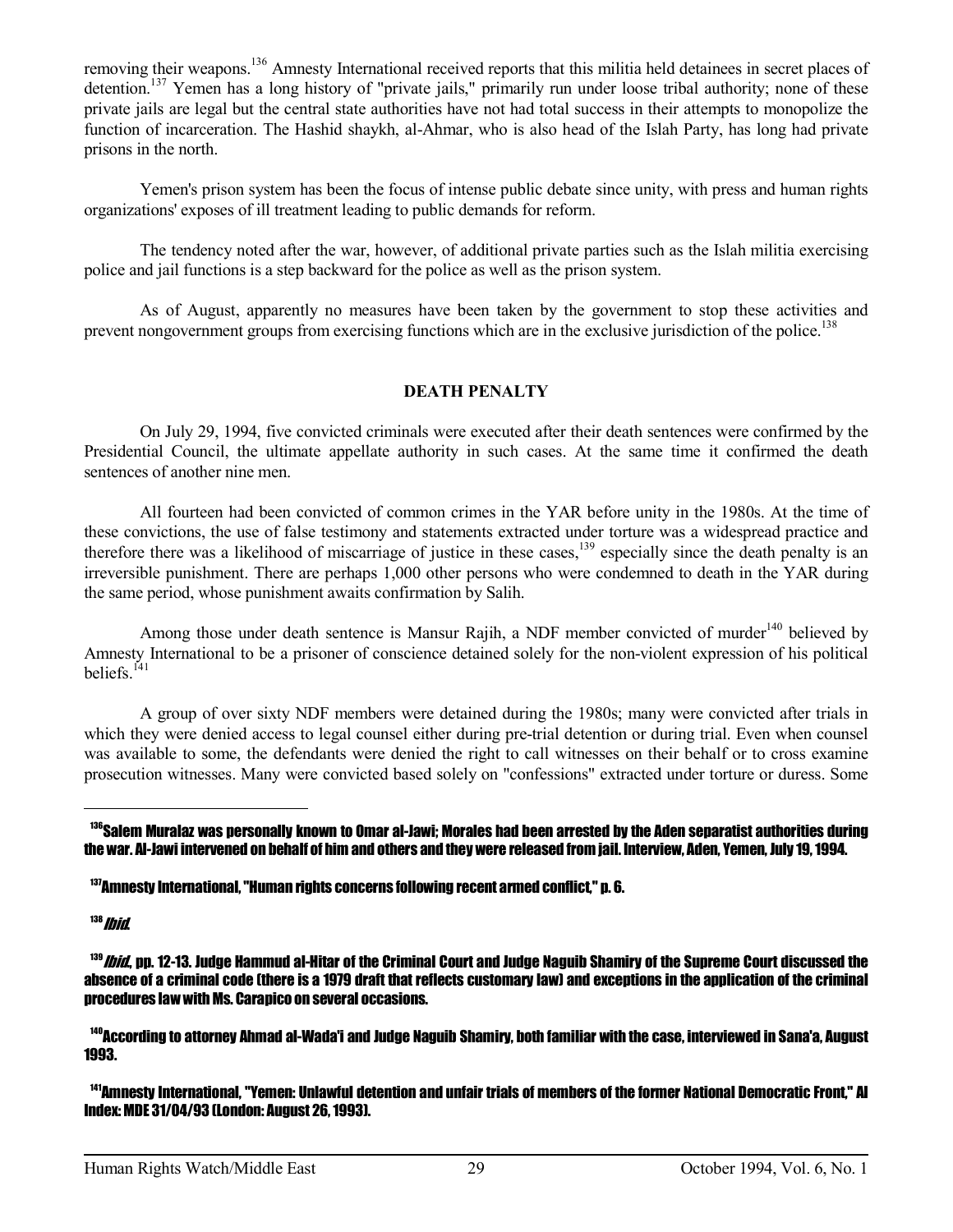who were in custody were nevertheless tried without appearing before a court, including at least five detainees who were sentenced to death in their absence.<sup>142</sup> Their detention continued despite an amnesty given by the President to those accused of collaboration with the NDF uprising on January 30, 1982.

 The death penalty is legal under Yemeni law, but these 1994 executions represent a continued acceleration of the rate of execution. Distinguished members of the Yemeni Supreme Court, moreover, have argued that since the prisoners have served long prison sentences, execution represents two punishments for the same crime, which is illegal. There were five reported executions in 1992 and over thirty in 1993, one of whom was a boy age thirteen.<sup>143</sup> The execution of a minor is a violation of the Convention on the Rights of the Child, which Yemen ratified in 1991.<sup>144</sup>

#### **GENERAL AMNESTY**

A General Amnesty was announced in Yemen on May 23<sup>145</sup> and at the United Nations after the end of the war. Sixteen separatist leaders, including former Vice President 'Ali Salim al-Bayd, and vice-president of the declared breakaway government 'Abd al-Rahman al-Jiffri, did not receive amnesty and are wanted for treason or war crimes. These persons' homes and other property within the country reportedly have been confiscated. They, as well as many other prominent Socialists, Bakilis, and independents (including members of the National Dialogue Committee), remain abroad.

 The government announced that the amnesty expired on August 15, 1994, and that 9,000 persons had returned to the country and accepted the amnesty. The government said in addition that the amnesty covered even those who committed acts constituting war crimes, such as firing Scuds.<sup>146</sup> Human Rights Watch opposes this construction of the amnesty and urges the government to try, according to due process, those combatants believed to have committed serious violations of the rules of war.

 President of the Presidential Council, General 'Ali Abdallah Salih, warned rank-and-file socialists inside the country that their behavior would be "watched" to be sure that they are "loyal" to the cause of unity.<sup>147</sup>

#### $142$  *Ibid*., pp. 5-6.

 $\overline{a}$ 

 $\overline{a}$ 

#### <sup>143</sup>Amnesty International, "Human rights concerns following recent armed conflict," p. 13.

 $144$ Convention on the Rights of the Child. Article 37: States Parties shall ensure that "(a)  $\dots$  Neither capital punishment nor life imprisonment without possibility of release shall be imposed for offenses committed by persons below 18 years of age . . . ." Yemen's report under this Convention is overdue; it was due on May 30, 1993.

#### <sup>145</sup>The amnesty provides, in part:

 Article 1: With the exception of the secessionist elements whose names are given in the arrest warrant issued by the public prosecutor of the republic on 23 May, a general amnesty shall be granted to all the civilian and military men who, under the hegemony of the criminal secessionist clique, acted or behaved in a manner conflicting with the Constitution and punishable under the law. According to this decree, they will enjoy their full political and civilian rights and will continue to assume their responsibilities in the various places of work and production under commitment to constitutional legitimacy.

Article 2: Everyone who abides by the constitutional legitimacy shall benefit from this amnesty.

"Salih Issues Decree Granting General Amnesty," Sanaa Yemeni Republic Radio Network in Arabic, May 24, 1994, translated in FBIS-NESA-94-100 (May 24, 1994), pp. 31-32.

<sup>146</sup>11Assem Abdel-Mohsen, "Yemen Amnesty Ends After Bringing Back 9,000," Reuters, Sana'a, Yemen, August 15, 1994.

 $147$ Quoted in *al-Hayat* (London), August 8, 1994.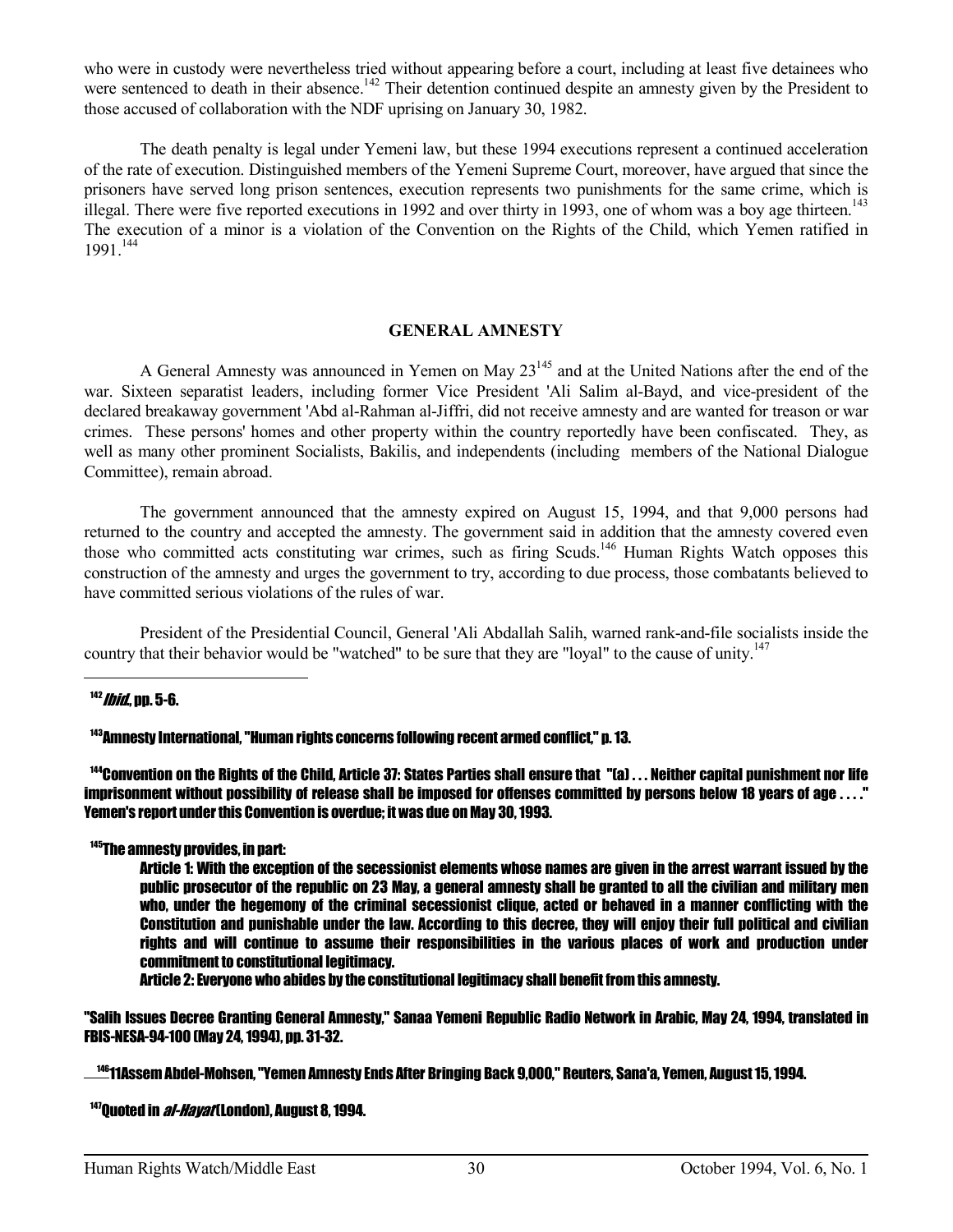## **RECOMMENDATIONS**

## **HRW/Middle East recommends that the government of Yemen**

• lift restrictions on the press, cease arrests of journalists and editors and raids of their offices unless they are charged with a recognizable criminal offense and promptly tried in accordance with internationally recognized standards for fair trials.

• promptly release all prisoners of conscience, that is, those arrested for their ideas or expression of opinion.

• guarantee free exercise of the political and civil rights of all who were away from the country during the conflict upon their return.

• release, unless they are to be charged with a recognizable criminal offense and promptly tried in accordance with internationally recognized standards for fair trials, all political detainees.

• in view of the fact that government compensation has already been given to some, compensate, without discrimination on account of their residence or loyalties during the war, civilians injured in the conflict and the families of all civilian war dead, and those who have lost homes, jobs, businesses, livestock, or goods as a result of military activities during the conflict.

• release all those detained in connection with the conflict, pursuant to the General Amnesty of May 23, 1994, except those believed to have committed serious violations of the rules of war. In such cases, charge and try them promptly in accordance with internationally recognized standards for fair trials.

• bring to justice all members of the armed forces and any militias found to have committed human rights violations and violations of the rules of war.

• take measures to prevent armed militias from performing any law enforcement functions, and release all those detained by such armed militias.

• commute all outstanding death sentences.

## **ACKNOWLEDGEMENTS**

 This report was written by Sheila Carapico and Jemera Rone on the basis of their July 15-31, 1994, mission to Yemen.

\* \* \*

## *Human Rights Watch/Middle East (formerly Middle East Watch)*

Human Rights Watch is a nongovernmental organization established in 1978 to monitor and promote the observance of internationally recognized human rights in Africa, the Americas, Asia, the Middle East and among the signatories